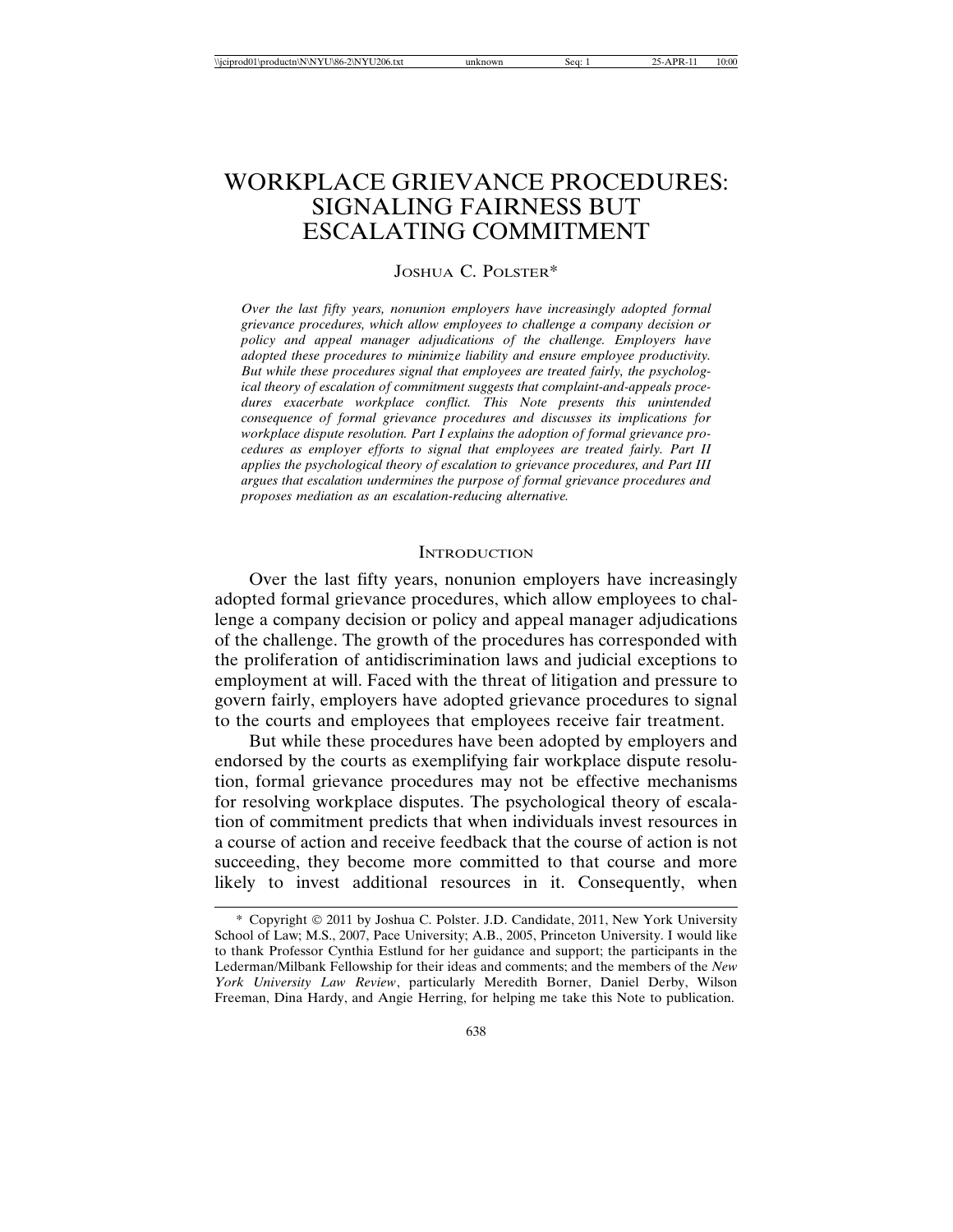employees grieve and receive feedback that their grievances have been denied, they tend to become more committed to their grievances and more likely to appeal. When employees decide to invest resources in an appeal, they tend to become even more committed to their grievances. Therefore, the two components that define formal grievance procedures as methods of fair dispute resolution—mechanisms for formal complaints and opportunities for appeal—can increase employees' commitment to their complaints and exacerbate workplace conflict.1

Legal literature has increasingly looked to psychological phenomena in support of or in opposition to legal policies and rules.2 However, little attention has been devoted to escalation theory. Legal literature has made no mention of escalation in reference to grievance procedures,3 and most of the literature that does cite escalation in other contexts does so only peripherally, suggesting, for example, that litigants invest more resources in their causes of action than costbenefit analysis would dictate.4 In line with that suggestion, this Note contends that escalation causes grievants to behave suboptimally.

However, this Note goes beyond prior literature and argues that escalation undermines a specific purpose of grievance procedures. Employers adopt grievance procedures to signal that employees are being treated fairly, thereby ensuring workplace productivity and minimizing legal liability. But because of escalation, when employees use

2 *See, e.g.*, Christine Jolls, Cass R. Sunstein & Richard Thaler, *A Behavioral Approach to Law and Economics*, 50 STAN. L. REV. 1471 (1998) (introducing behavioral economic theories and applying them to legal issues).

3 The connection between escalation and grievance procedures has been briefly noted in employment scholarship. *See* Brian Bemmels & Janice R. Foley, *Grievance Procedure Research: A Review and Theoretical Recommendations*, 22 J. MGMT. 359, 375 (1996) (suggesting that escalation is "relevant" to grievance process research); Van Gramberg & Menzies, *supra* note 1, at 5 (proposing that escalation may cause managers to become increasingly committed to opposing employees' grievances).

4 *See infra* note 88 and accompanying text.

<sup>1</sup> This Note focuses on nonunion grievance procedures. Union workplaces use similar procedures. *See infra* notes 19–20 and accompanying text (describing evolution of nonunion procedures from union procedures). But the effects of escalation in union workplaces may be more attenuated because appeals decisions are made by unions rather than by individual grievants. *See* Vaca v. Sipes, 386 U.S. 171, 191–95 (1967) (holding that unions maintain ultimate discretion over decision to appeal grievances). Although this Note focuses on employees, escalation may also affect employers. For example, higher-level managers may deny grievances in order to justify the actions of lower-level managers. *See* Bernadine Van Gramberg & Jane Menzies, *Grievance Procedures in Organisations—Why Do They Fail?* 5 (Sch. of Mgmt., Vict. Univ., Melbourne, Working Paper No. 12, 2005), *available at* http://pandora.nla.gov.au/pan/39844/20060221-0000/www.business.vu.edu.au/ mgt/pdf/working\_papers/2005/wp12\_2005\_%20bvg\_menzies.pdf (noting that senior manager support of grievance decisions made by lower-level managers is "consistent with 'escalation of commitment' theory").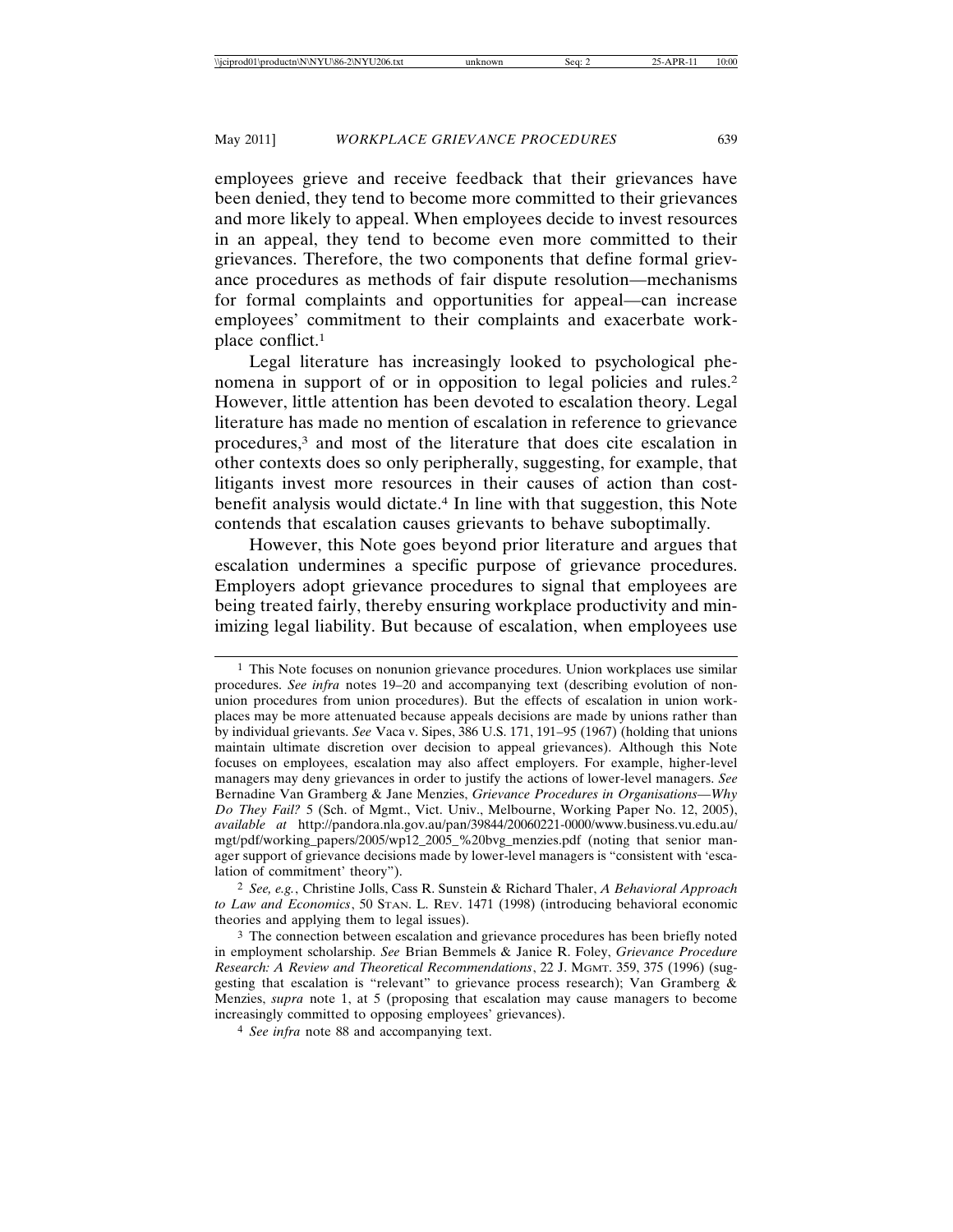grievance procedures, they may become more committed to their complaints and less willing to resolve them, decreasing their productivity and encouraging litigation. Therefore, building on psychological literature, which recommends mediation as a method for reducing escalation, and employment literature, which finds mediation to be an effective method for workplace dispute resolution, this Note proposes that employers implement grievance procedures based on mediation rather than complaints and appeals.

Part I provides an overview of the formal grievance procedures used by nonunion employers and explains that employers adopt such procedures to signal to employees and the courts that employees are treated fairly. Part II introduces the theory of escalation, explains escalation's applicability to grievance procedures, and presents support for the presence of escalation in grievance procedures. Part III acknowledges that because they signal fairness, grievance procedures are beneficial for employees and employers and argues that the signaling benefits can be maintained, and the deleterious effects of escalation reduced, if employers design procedures around mediation.

# I

SIGNALING FAIRNESS

Section A of this Part provides an overview of formal grievance procedures. Section B explains that employers adopt such procedures to signal fair treatment to employees and courts so as to ensure employee productivity and minimize legal liability.

# *A. Overview of Formal Grievance Procedures*

In submitting a grievance, "an employee claim[s] that he or she has been improperly or unfairly treated and wants redress."5 Historically, supervisors addressed such concerns on an as-needed basis without set procedures,<sup>6</sup> but in the latter half of the twentieth century, nonunion employers increasingly adopted formal grievanceprocessing procedures.7 Currently, over half of all nonunion

<sup>5</sup> Peter Feuille & John T. Delaney, *The Individual Pursuit of Organizational Justice: Grievance Procedures in Nonunion Workplaces*, *in* 10 RESEARCH IN PERSONNEL AND HUMAN RESOURCES MANAGEMENT 187, 190 (Gerald R. Ferris & Kendrith M. Rowland eds., 1992).

<sup>6</sup> David Lewin, *Workplace Dispute Resolution*, *in* 2 THE HUMAN RESOURCE MANAGEMENT HANDBOOK 197, 198 (David Lewin, Daniel J.B. Mitchell & Mahmood A. Zaidi eds., 1997) [hereinafter Lewin, *Workplace Dispute Resolution*].

<sup>7</sup> *See* FRANK DOBBIN, INVENTING EQUAL OPPORTUNITY 95 (2009) ("Only 4 percent of employers added a nonunion grievance procedure between 1964 and 1972, for a total of 16 percent by 1972. Another 35 percent added a procedure between 1973 and 1986."); Feuille & Delaney, *supra* note 5, at 197 (summarizing surveys finding that in early 1960s, 11% of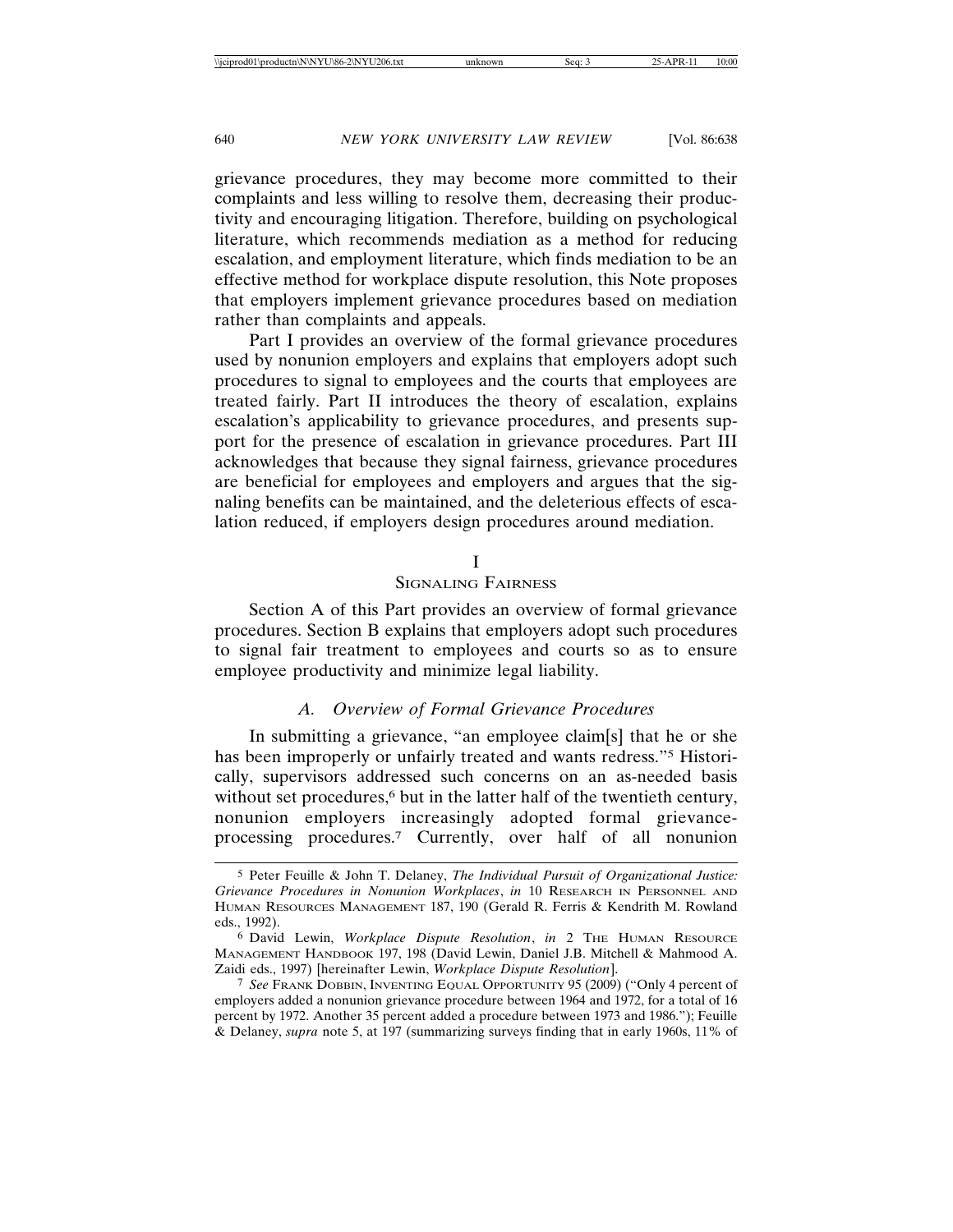employers,<sup>8</sup> and a higher percentage of large employers,<sup>9</sup> are estimated to have formal procedures.

A defining feature of formal grievance procedures is the presence of multiple levels of review, which provides employees with the opportunity to appeal.10 At the initial level, an employee presents a complaint to his or her immediate manager, generally concerning "any matter related to the employment relationship."11 Commonly grieved issues include pay rates, benefits, performance evaluations, and discipline.12 Some employers allow employees to present their grievances orally. These employees may be able to confront and question witnesses during these presentations, possibly with the assistance of a representative. Other employers require that employees write out, rather than orally argue, their grievances.13 In adjudicating a written grievance, a manager may meet individually with the grievant

9 *See* Lauren B. Edelman, *Legal Environments and Organizational Governance: The Expansion of Due Process in the American Workplace*, 95 AM. J. SOC. 1401, 1419, 1422, 1430 (1990) (finding, in survey of organizations with mean size of about 10,000 employees, that more than half of employers adopted formal grievance procedures, and larger employers were significantly more likely to adopt procedures); Peter Feuille & Denise R. Chachere, *Looking Fair or Being Fair: Remedial Voice Procedures in Nonunion Workplaces*, 21 J. MGMT. 27, 34 (1995) (finding that more than half of surveyed organizations had grievance procedures, organizations with grievance procedures employed average of about 63,000 employees, and organizations without grievance procedures employed average of about 28,000 employees).

10 *See* DOUGLAS M. MCCABE, CORPORATE NONUNION COMPLAINT PROCEDURES AND SYSTEMS: A STRATEGIC HUMAN RESOURCES MANAGEMENT ANALYSIS 161 (1988) (describing grievance procedures as "elaborate arrangement[s] for an employee to appeal from his or her immediate supervisor's decision . . . to higher management in ascending steps"); Edelman, *supra* note 9, at 1406 ("In general, the nonunion grievance procedures . . . provide for multiple levels of review and specify the steps that must be taken to appeal a decision  $\dots$ .").

11 Ronald L. Miller, *Grievance Procedures for Nonunion Employees*, 7 PUB. PERSONNEL MGMT. 302, 303 (1978).

12 See David Lewin, *Grievance Procedures in Nonunion Workplaces: An Empirical Analysis of Usage, Dynamics, and Outcomes*, 66 CHI.-KENT L. REV. 823, 828 (1990) [hereinafter Lewin, *Empirical Analysis*], for a sample of issues grieved at five nonunion firms.

13 *See* Feuille & Chachere, *supra* note 9, at 31 (discussing differing levels of formality in various grievance procedures).

nonunion firms reported formal procedures; in late 1960s, 30% reported formal procedures; and in late 1970s, 44% reported formal procedures); Casey Ichniowski & David Lewin, *Characteristics of Grievance Procedures: Evidence from Nonunion, Union, and Double-Breasted Businesses*, *in* INDUSTRIAL RELATIONS RESEARCH ASSOCIATION SERIES: PROCEEDINGS OF THE FORTIETH ANNUAL MEETING, DEC. 28–30, 1987, at 415, 420–21 (Barbara D. Dennis ed., 1988) (finding that percentage of grievance procedures in given occupational groups "increased by two to two-and-one-half times between 1960 and 1970, and again at about that rate between 1970 and 1980").

<sup>8</sup> David Lewin, *Unionism and Employment Conflict Resolution: Rethinking Collective Voice and Its Consequences*, 26 J. LAB. RES. 209, 215–16 (2005) [hereinafter Lewin, *Conflict Resolution*].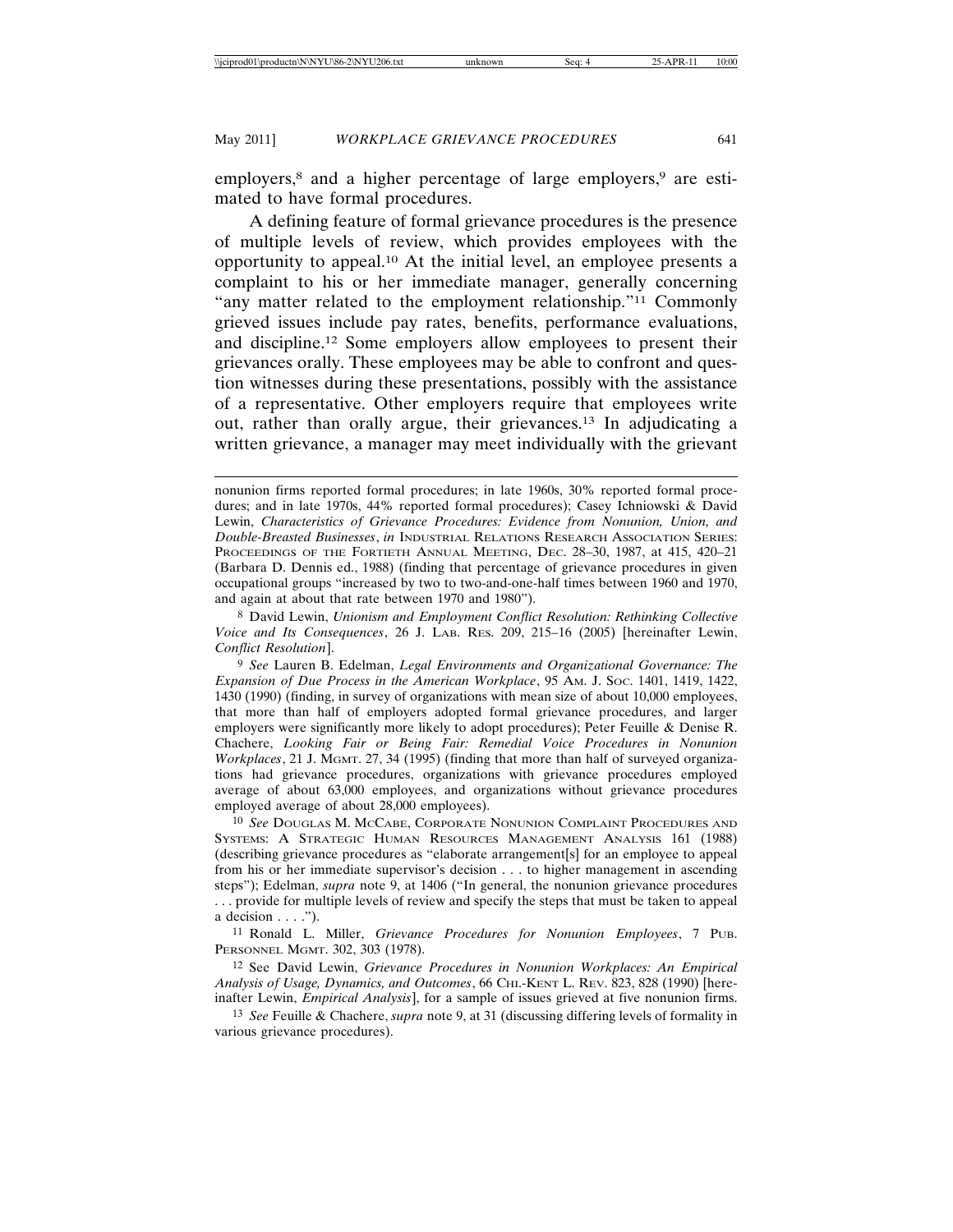and with the grievant's supervisor, or may decide the merits of a grievance based only on the documentation.14

The manager will then accept or reject the grievance and decide on a remedy, which could include, for example, back pay, adjustment of a performance review, or lifting of a workplace suspension.15 Managers may grant partial remedies, for instance, awarding the employee a portion of the pay requested or reducing the number of days in a suspension.<sup>16</sup>

If the grievant is dissatisfied with the manager's decision, the grievant may appeal; employers generally provide for three to four levels of appeal,<sup>17</sup> with the highest-level appeal adjudicated by a firm executive.18

# *B. Signaling Functions of Formal Grievance Procedures*

Grievance procedures are almost universally present in union firms,19 and nonunion employers initially adopted the procedures with the hope that employees would be less likely to support unionization if they already had access to formal grievance procedures, a significant benefit of unionization.20 However, union avoidance alone cannot explain the continued adoption of grievance procedures by nonunion firms:21 The growth of unions occurred before 1960, whereas the

17 Feuille & Chachere, *supra* note 9, at 35.

18 *See* Lewin, *Workplace Dispute Resolution*, *supra* note 6, at 205 (finding management official adjudicated top-level appeal for four out of five employers studied); Miller, *supra* note 11, at 303 (finding that in most widely used form of grievance procedures, "final decision-making authority remains with top management"). Some firms provide final review by a neutral arbitrator, Alexander J.S. Colvin, *Institutional Pressures, Human Resource Strategies, and the Rise of Nonunion Dispute Resolution Procedures*, 56 INDUS. & LAB. REL. REV. 375, 379 (2003), or a tribunal composed of managers and employees, Feuille & Delaney, *supra* note 5, at 210–11.

19 BUREAU OF NAT'L AFFAIRS, BASIC PATTERNS IN UNION CONTRACTS 33 (14th ed. 1995).

20 *See* Feuille & Delaney, *supra* note 5, at 198 ("Probably the most widely publicized reason for this growth in grievance procedures is the desire of these nonunion employers to remain nonunion.").

21 *Id.* at 199.

<sup>14</sup> *See, e.g.*, David Lewin, *Dispute Resolution in the Nonunion Firm*, 31 J. CONFLICT RESOL. 465, 470 tbl.1 (1987) [hereinafter Lewin, *Nonunion Firm*] (summarizing grievance procedures in three nonunion firms).

<sup>15</sup> *Cf.* Miller, *supra* note 11, at 310 (advising employers designing grievance procedures that they may limit remedies available to grievants).

<sup>16</sup> *See* Lewin, *Workplace Dispute Resolution*, *supra* note 6, at 199 (excerpting grievance policy that instructs supervisors to resolve grievances "as equitably as possible"); Lewin, *Nonunion Firm*, *supra* note 14, at 469 n.3 (finding that some determinations included terms that were favorable to each party).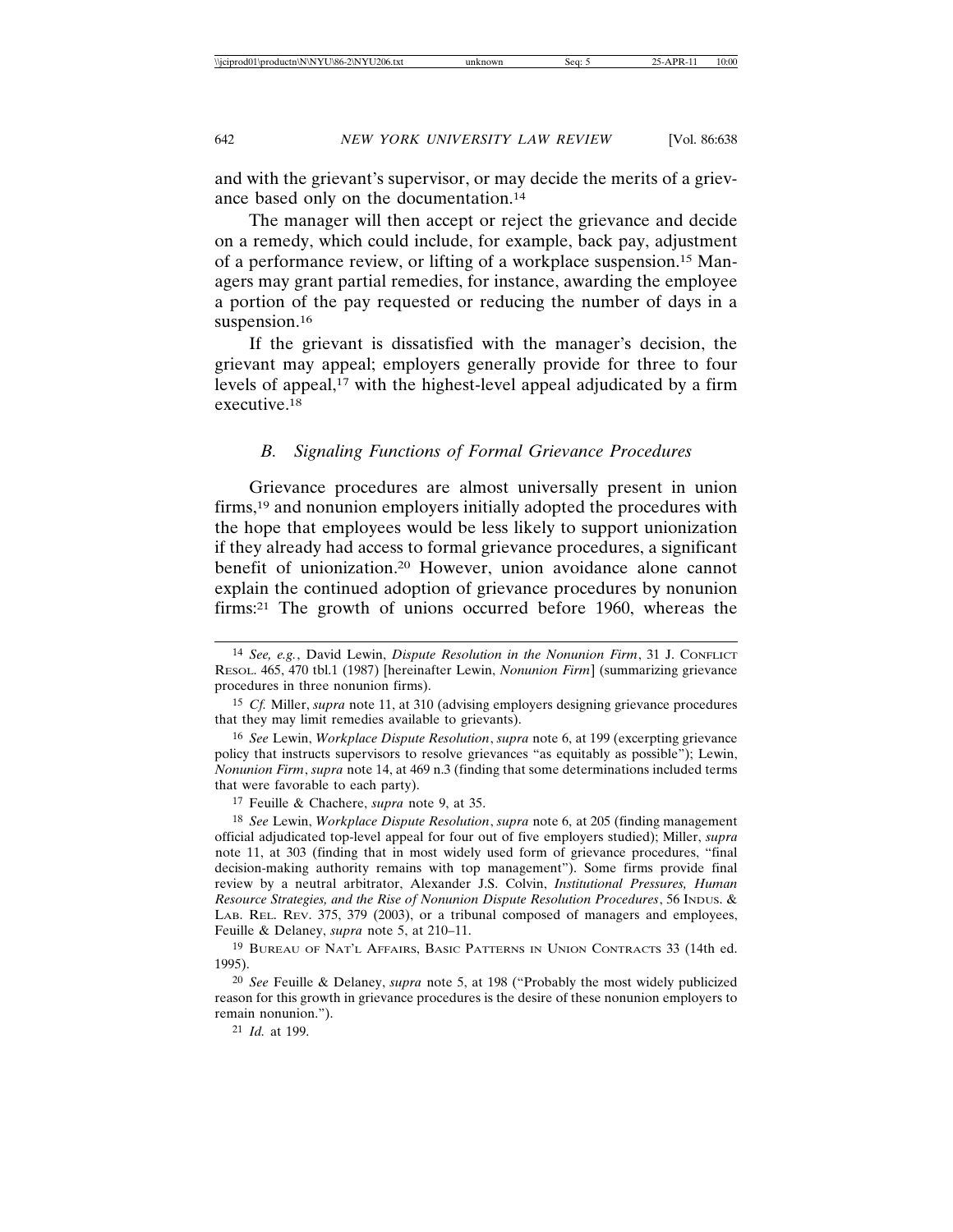growth of nonunion grievance procedures occurred after 1960, when unionization was no longer a significant threat.<sup>22</sup>

The growth can also be attributed to legislative and judicial developments constraining employer prerogative. Traditionally, employers had full discretion to terminate or discipline employees for any reason (or for no reason).23 Today, however, civil rights legislation has exposed employers to potential liability for discriminating against employees on the basis of race, religion, sex, national origin, $24$  age, $25$ or disability.26 Judicial exceptions to at-will employment have also exposed employers to liability for wrongful termination. Most states recognize at least one of three exceptions:27 violation of public policy,<sup>28</sup> breach of implied contract,<sup>29</sup> or violation of good faith and fair dealing.30

Employers, relying on business and personnel literature, believed that they could minimize these new forms of liability through the

25 Age Discrimination in Employment Act of 1967, Pub. L. No. 90-202, 81 Stat. 602 (codified as amended at 29 U.S.C. §§ 621–634 (2006)).

26 Americans with Disabilities Act of 1990, Pub. L. No. 101-336, 104 Stat. 327 (codified as amended at 42 U.S.C. §§ 12101–12213 (2006)).

27 David J. Walsh & Joshua L. Schwarz, *State Common Law Wrongful Discharge Doctrines: Up-Date, Refinement, and Rationales*, 33 AM. BUS. L.J. 645, 648–49 (1996).

<sup>28</sup> Terminations can violate public policy when employees are dismissed for refusing an employer's request to break the law, for reporting illegal employer activity, or for claiming benefits, such as workers' compensation, to which they are legally entitled. Joseph E. Slater, *The American Rule That Swallows the Exceptions*, 11 EMP. RTS. & EMP. POL'Y J. 53, 96–97 (2007).

29 Terminations can violate an implied contract when employers have made representations to employees concerning job security, such as oral promises and handbook policies. Walsh & Schwarz, *supra* note 27, at 646–47.

30 Terminations can violate good faith and fair dealing when they deprive employees of benefits they have already earned. *Id.* at 647.

<sup>22</sup> *Id.*; *see also* Lauren B. Edelman, Christopher Uggen & Howard S. Erlanger, *The Endogeneity of Legal Regulation: Grievance Procedures as Rational Myth*, 105 AM. J. SOC. 406, 412–13 (1999) (finding that business and management literature initially proposed grievance procedures as mechanism for union avoidance but then focused on procedures' benefits for reducing legal liability).

<sup>23</sup> *See, e.g.*, NLRB v. J. Weingarten, Inc., 420 U.S. 251, 273–74 (1975) (Powell, J., dissenting) ("The power to discipline or discharge employees has been recognized uniformly as one of the elemental prerogatives of management."); Adair v. United States, 208 U.S. 161, 175–76 (1908) ("In the absence, however, of a valid contract . . . it cannot be, we repeat, that an employer is under any legal obligation, against his will, to retain an employe in his personal service . . . .").

<sup>24</sup> Civil Rights Act of 1964, Pub. L. No. 88-352, 78 Stat. 241 (codified as amended at 42 U.S.C. §§ 2000a–2000e (2006)). The Act initially prohibited discrimination only by private employers but was amended by the Equal Opportunity Act of 1972 to forbid discrimination by public employers as well. Pub. L. No. 92-261, 86 Stat. 103 (codified as amended in scattered sections of 42 U.S.C. (2006)). The Act has also been amended to define sex discrimination as including discrimination based on pregnancy. Pregnancy Discrimination Act, Pub. L. No. 95-555, 92 Stat. 2076 (1978) (codified as amended at 42 U.S.C. § 2000e(k) (2006)).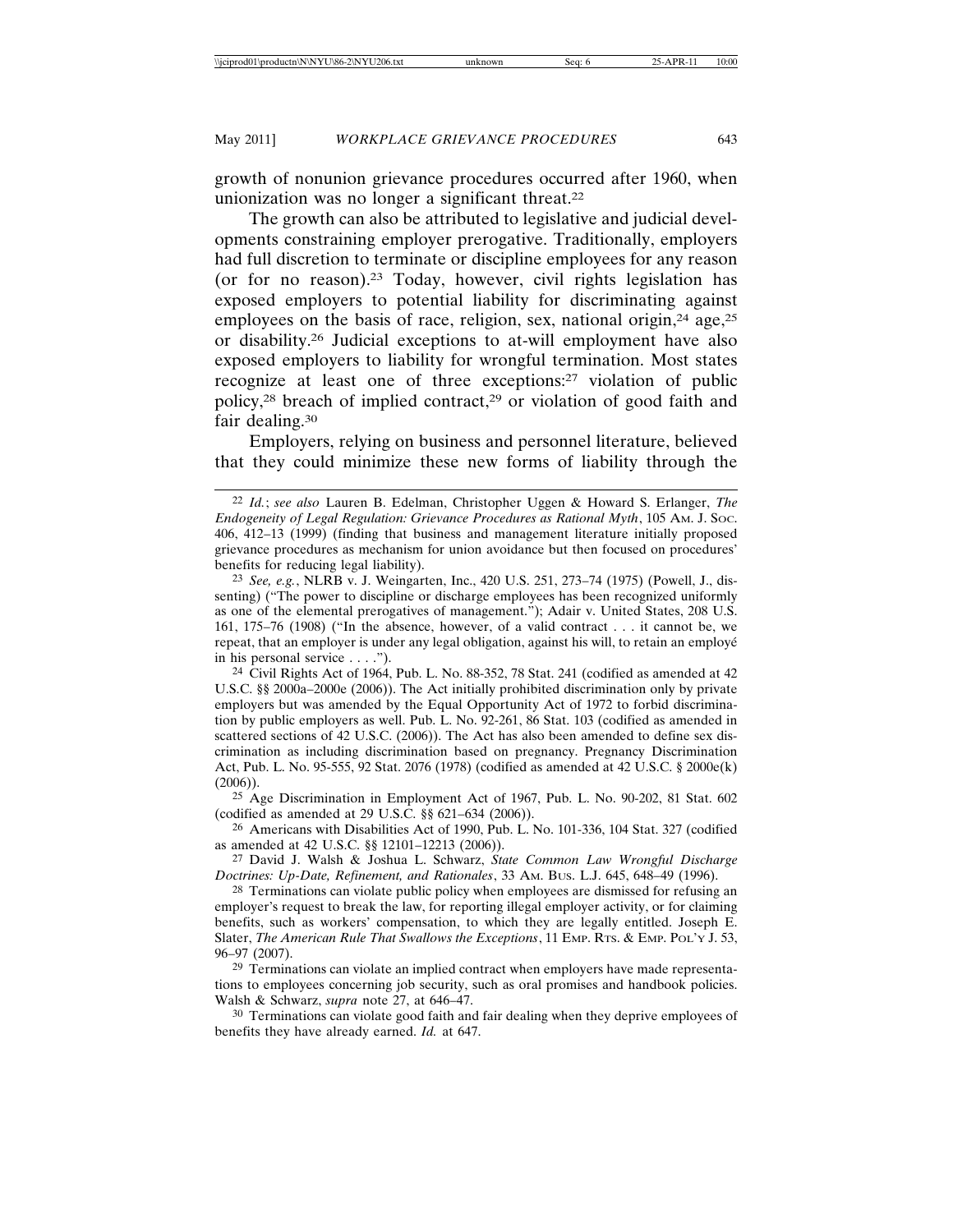adoption of grievance procedures. The procedures would signal to employees that they would receive fair treatment internally. If employees believed they could resolve their complaints by grieving, they would refrain from reporting employers to government agencies or resorting to costly litigation.31

Grievance procedures could also minimize employer liability by signaling fair treatment to courts. Employers hoped that courts would view employees who pursued litigation before exhausting internal grievance procedures or who filed suit after having their grievances denied as unreasonably litigious. In contrast, they hoped courts would view employers who voluntarily adopted grievance procedures as having treated employees fairly.32

In addition to minimizing legal liability, employers adopted grievance procedures to ensure workplace productivity. Civil rights legislation—along with corresponding literature advocating for "fair governance" in the workplace—resulted in public pressure on employers to manage nondiscriminatorily.<sup>33</sup> This served to legitimize, in the eyes of employers, employee demands for fair treatment.34 Employers feared that if they did not respond to employee concerns,

<sup>31</sup> *See* Edelman, Uggen & Erlanger, *supra* note 22, at 413–14 (describing articles advising employers to adopt grievance procedures in order to minimize chances employees would pursue redress externally); *see also, e.g.*, Peter M. Panken, *What Every Company Should Have: A Formal Employee Complaint Procedure*, 73 MGMT. REV. 42, 42 (1984) ("A good grievance procedure keeps problems within the company. It encourages fair treatment. But most importantly, it deters employees from seeking representation by outsiders—unions, government agencies (like the [Equal Employment Opportunity Commission] or [Occupational Safety and Health Administration]) or even lawyers.").

<sup>32</sup> *See* Frank Dobbin & Erin L. Kelly, *How To Stop Harassment: Professional Construction of Legal Compliance in Organizations*, 112 AM. J. SOC. 1203, 1209–11 (2007) (examining articles advising employers to adopt grievance procedures in order to increase chances of success in litigation); Edelman, Uggen & Erlanger, *supra* note 22, at 413–14 (same); *see also, e.g.*, David W. Ewing, *Due Process: Will Business Default?*, HARV. BUS. REV., Nov. 1, 1982, at 121 ("[A]ttorneys with whom I have talked believe that an incompany hearing procedure can be helpful in case the employee objector takes the company to court; that is, evidence that an objector has been turned down in a fair hearing will be admitted into a legal proceeding."); Alfred G. Feliu, *Legal Consequences of Nonunion Dispute Resolution Systems*, 13 EMP. REL. L.J. 83, 90 (1987) ("An employee who fails to present his or her claim first to the company system for resolution may be viewed by the judge or jury as rash, insincere, or litigious.").

<sup>33</sup> Edelman, *supra* note 9, at 1410–11.

<sup>34</sup> *Id.* at 1410 ("[T]he civil rights movement and legal mandates of the 1960s lent legitimacy to workers' claims to fair treatment by management. Examples from professional journals depict—and help convey—the business world's developing perception of societal expectations of fair governance.").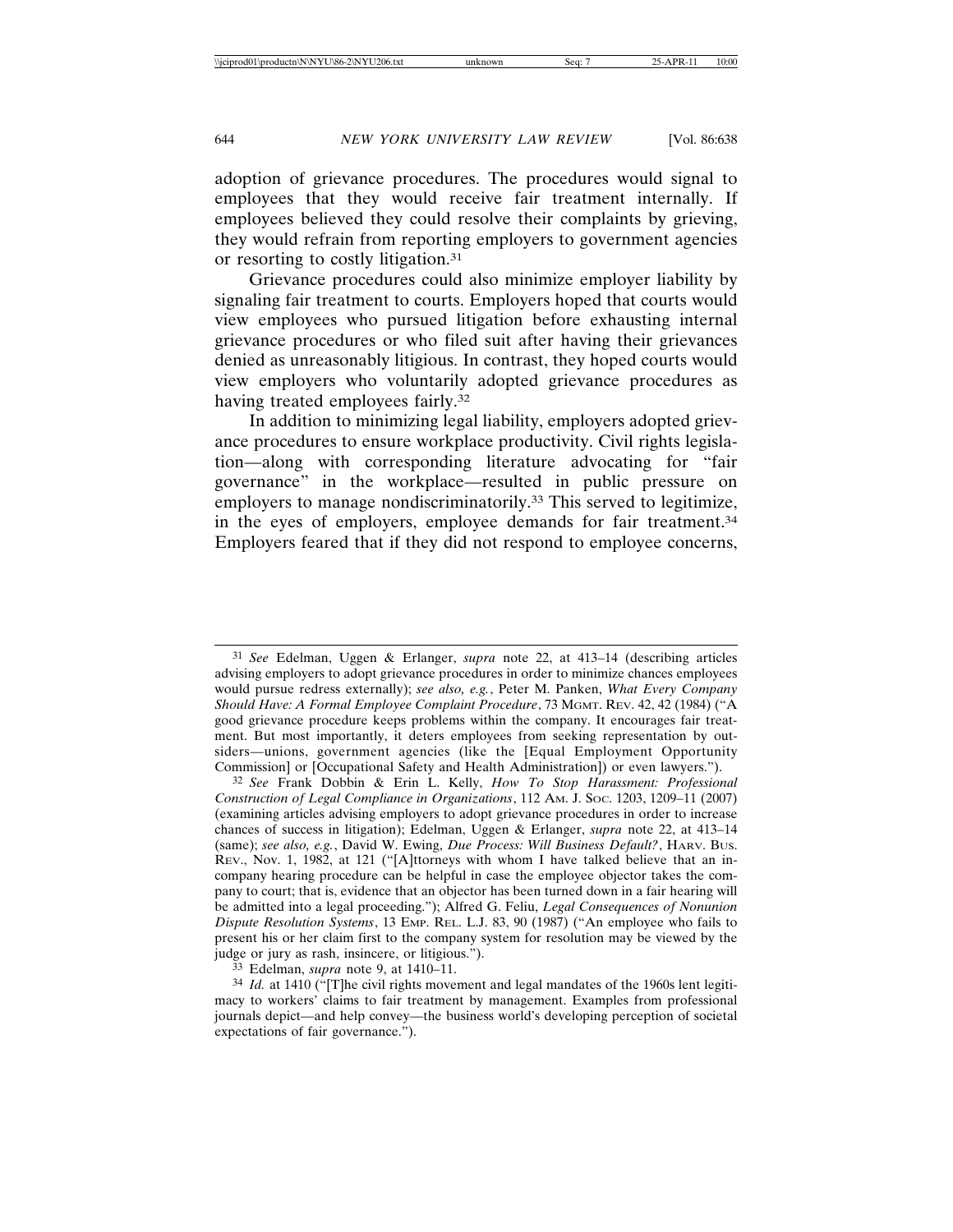May 2011] *WORKPLACE GRIEVANCE PROCEDURES* 645

employees would be less willing to work for them,<sup>35</sup> or if they did work, they would be less productive.<sup>36</sup>

Employers hoped to reduce liability and ensure workplace productivity through the signaling power of grievance procedures.<sup>37</sup> As discussed below, the procedures—by providing a formal opportunity to challenge employer actions and appeal manager decisions—signal that employees are treated with procedural justice and without discrimination.

### *1. Signaling Procedural Justice*

Formal grievance procedures signal that employees are treated with procedural justice—given access to fair processes to resolve their complaints38—in part, because the procedures resemble those that are mandated by constitutional due process. The Supreme Court has held that before a public employee with a property interest in his job<sup>39</sup> can be terminated, the employee must receive prompt notice, explanation of the reasons, and an opportunity to respond.40 An employee who is nonetheless terminated is entitled to a full post-termination hearing,<sup>41</sup>

37 *See* Edelman, Uggen & Erlanger, *supra* note 22, at 413 (concluding that employers, advised by personnel journals, believed that grievance procedures would "provide a sense of justice to employees" and thereby "improve morale and productivity").

38 Procedural justice is distinguished from distributive justice, which refers to the fairness of an outcome. *See generally* JOHN THIBAUT & LAURENS WALKER, PROCEDURAL JUSTICE: A PSYCHOLOGICAL ANALYSIS (1975) (introducing theories of procedural justice). Grievance procedures may provide procedural justice by allowing employees to voice their concerns to management. *See infra* note 142.

39 The Court held that public-sector employees could have property interests in their jobs in *Board of Regents of State Colleges v. Roth*, 408 U.S. 564 (1972), and *Perry v. Sindermann*, 408 U.S. 593 (1972). "A person's interest in a benefit is a 'property' interest for due process purposes if there are such rules or mutually explicit understandings that support his claim of entitlement to the benefit and that he may invoke at a hearing." *Perry*, 408 U.S. at 601. A public employer may not deprive an employee of such an interest without due process. *See* U.S. CONST. amend. XIV, § 1. *Roth* and *Perry* concerned state employees, so the Fourteenth Amendment was applicable. The Court applied Fifth Amendment due process protection, U.S. CONST. amend. V, to federal employees in *Arnett v. Kennedy*, 416 U.S. 134 (1974). To determine the extent of due process necessary, courts weigh "the private interest that will be affected by the official action; . . . the risk of an erroneous deprivation of such interest through the procedures used, and the probable value, if any, of additional or substitute procedural safeguards; and finally, the Government's interest." Mathews v. Eldridge, 424 U.S. 319, 335 (1976).

40 Cleveland Bd. of Educ. v. Loudermill, 470 U.S. 532, 546 (1985).

41 *Id.* at 546–47.

<sup>35</sup> DOBBIN, *supra* note 7, at 132.

<sup>36</sup> *See* Edelman, *supra* note 9, at 1411 ("[E]fficiency-wage theorists suggest that employees may work harder if they view fair treatment as a reward or gift for hard work.").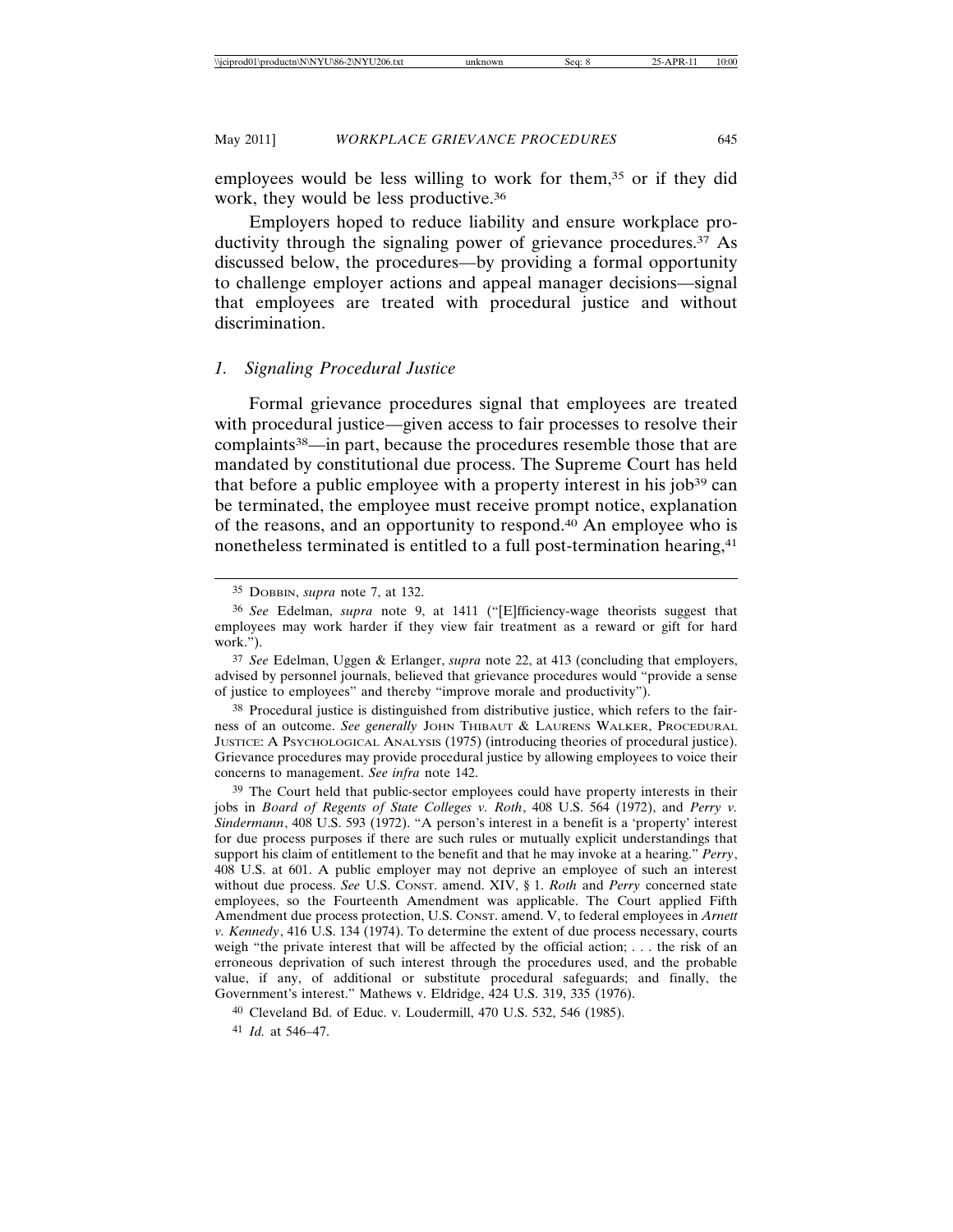which can necessitate an unbiased decision maker<sup>42</sup> and an opportunity to confront adverse witnesses.43 Actions short of termination require less process: For a suspension, for example, due process is served by a post-suspension appeal and hearing.<sup>44</sup> Accordingly, if public employers provide property interests to employees, the employers must also provide employees with formal procedures by which they can challenge and appeal employer determinations.

Congress has also indicated to employers that opportunities to challenge and appeal employer determinations signal procedural justice. The Civil Service Reform Act of 1978 (CSRA)<sup>45</sup> dictates that before a federal agency can remove, suspend, furlough, or reduce the pay or grade of an employee,46 the agency must allow the employee to respond to the proposed action and must rule on the employee's response.47 Employees who are dissatisfied with the agency decision may have their case heard by an administrative law judge,<sup>48</sup> with appeal to the Merit Systems Protection Board (MSPB)<sup>49</sup> and then to the Federal Circuit.50

The multistep processes for public-sector employees required by due process and the CSRA became a model for private-sector employers. Private-sector employers adopted grievance systems with multiple levels of appeal to indicate that, like public-sector employers,

47 *Id.* § 7513(b).

48 *See id.* § 7701(b)(1) (allowing Merit Systems Protection Board to assign appeals to administrative law judges).

49 *Id.* § 7701(e)(1)(A).

50 *Id.* § 7701(b)(1).

<sup>42</sup> *See* Hortonville Joint Sch. Dist. No. 1 v. Hortonville Educ. Ass'n, 426 U.S. 482, 491–92 (1976) (finding hearing board was unbiased because employees "did not show . . . that the Board members had the kind of personal or financial stake in the decision that might create a conflict of interest, and there [was] nothing in the record to support charges of personal animosity").

<sup>43</sup> *See, e.g.*, Wells v. Dall. Indep. Sch. Dist., 793 F.2d 679, 683 (5th Cir. 1986) ("When an administrative termination hearing is required, federal constitutional due process demands either an opportunity for the person charged to confront the witnesses against him and to hear their testimony or a reasonable substitute for that opportunity."); Walker v. United States, 744 F.2d 67, 70 (10th Cir. 1984) ("While not necessary in every case, 'procedural due process often requires confrontation and cross-examination of those whose word deprives a person of his livelihood.'" (quoting Willner v. Comm. on Character and Fitness, 373 U.S. 96, 103 (1963)).

<sup>44</sup> Gilbert v. Homar, 520 U.S. 924, 934–35 (1997).

<sup>45</sup> Pub. L. No. 95-454, 92 Stat. 1111 (codified in scattered sections of 5, 10, 28, 31, 38, and 42 U.S.C. (2006)).

<sup>46</sup> 5 U.S.C. § 7512(1)–(5) (2006) (covering suspensions of more than fourteen days and furloughs of less than thirty days)*.* Federal employees are covered by the law if they work in the competitive service and are either not under a probationary period or have completed one year of service. *Id.* § 7511(a)(1); *see also id.* § 2102 (defining competitive service, which generally consists of civil service positions in executive branch that are not subject to Senate confirmation).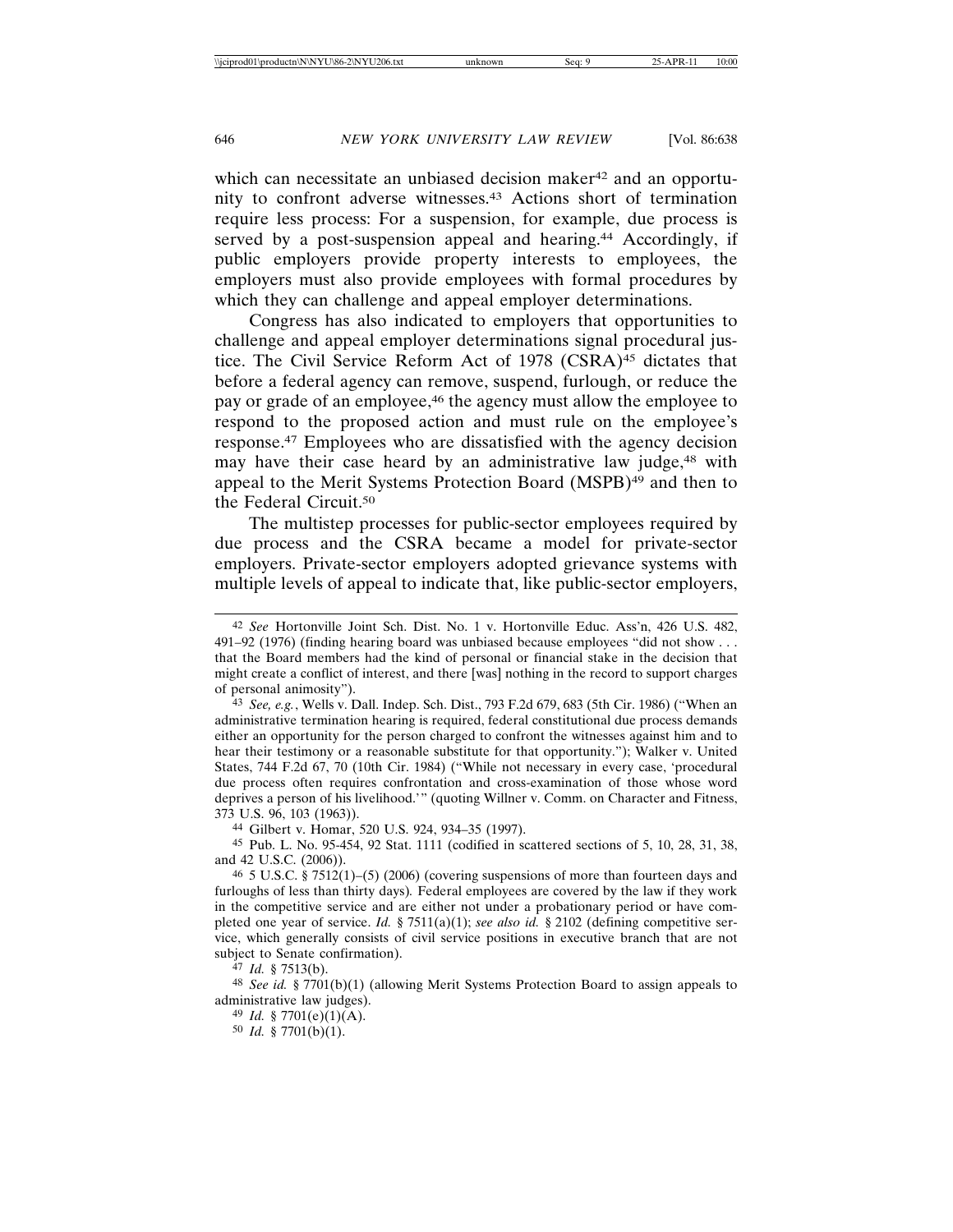they too provided employees with fair processses.51 Some courts have encouraged these conceptions by citing employee use of grievance appeals as indications that an employer did not intentionally inflict emotional distress<sup>52</sup> and did not terminate in violation of public policy.53

# *2. Signaling Antidiscrimination*

The Supreme Court indicated that formal grievance procedures also signal antidiscrimination in *Burlington Industries, Inc. v. Ellerth*<sup>54</sup> and *Faragher v. City of Boca Raton*. 55 The Court held that in cases of "hostile environment" discrimination—in which a supervisor harasses or threatens an employee without a "tangible employment action"56 the employer can raise an affirmative defense to vicarious liability by showing that (1) it "exercised reasonable care to prevent and correct promptly any sexually harassing behavior," and (2) the "employee unreasonably failed to take advantage of any preventive or corrective opportunities provided by the employer."57 To fulfill the first part of the affirmative defense, the *Ellerth* Court suggested that employers adopt "complaint procedure[s]."58 The *Faragher* Court found that, as a matter of law, the employer could not argue for the affirmative defense if it had not adopted a "sensible complaint procedure."59

Further demonstrating the signaling power of formal procedures, lower courts sometimes find that the presence of a complaint procedure, along with the implementation of an antiharassment policy, is

54 524 U.S. 742 (1998).

<sup>51</sup> Lauren B. Edelman, John Lande & Howard S. Erlanger, *Internal Dispute Resolution: The Transformation of Civil Rights in the Workplace*, 27 LAW & SOC'Y REV. 497, 530 (1993) ("[B]ecause internal complaint-handling procedures formalize the right to appeal a basic element of due process—they symbolize legality and fairness both to employees and to the external world . . . .").

<sup>52</sup> *E.g.*, Lekich v. IBM Corp., 469 F. Supp. 485, 488 (E.D. Pa. 1979).

<sup>53</sup> *E.g.*, Rogers v. IBM Corp., 500 F. Supp. 867, 869–70 (W.D. Pa. 1980).

<sup>55</sup> 524 U.S. 775 (1998). While *Faragher* and *Ellerth* specifically concerned sexual harassment, their holdings have been extended to all forms of workplace harassment. *See* EQUAL EMP'T OPPORTUNITY COMM'N, ENFORCEMENT GUIDANCE: VICARIOUS EMPLOYER LIABILITY FOR UNLAWFUL HARASSMENT BY SUPERVISORS 1 (1999) ("[T]he Commission has always taken the position that the same basic standards apply to all types of prohibited harassment."); *see also Ellerth*, 524 U.S. at 761 (analogizing between sex, race, age, and national origin discrimination).

<sup>56</sup> *Ellerth*, 524 U.S. at 765; *see id.* at 761 (defining "tangible employment action").

<sup>57</sup> *Id.* at 765. The affirmative defense is not available to employers who take "tangible employment actions," such as discharge or demotion. *Id.*

<sup>58</sup> *Id.* ("While proof that an employer had promulgated an antiharassment policy with complaint procedure is not necessary in every instance as a matter of law, the need for a stated policy suitable to the employment circumstances may appropriately be addressed in any case when litigating the first element of the defense.").

<sup>59</sup> *Faragher*, 524 U.S. at 808–09.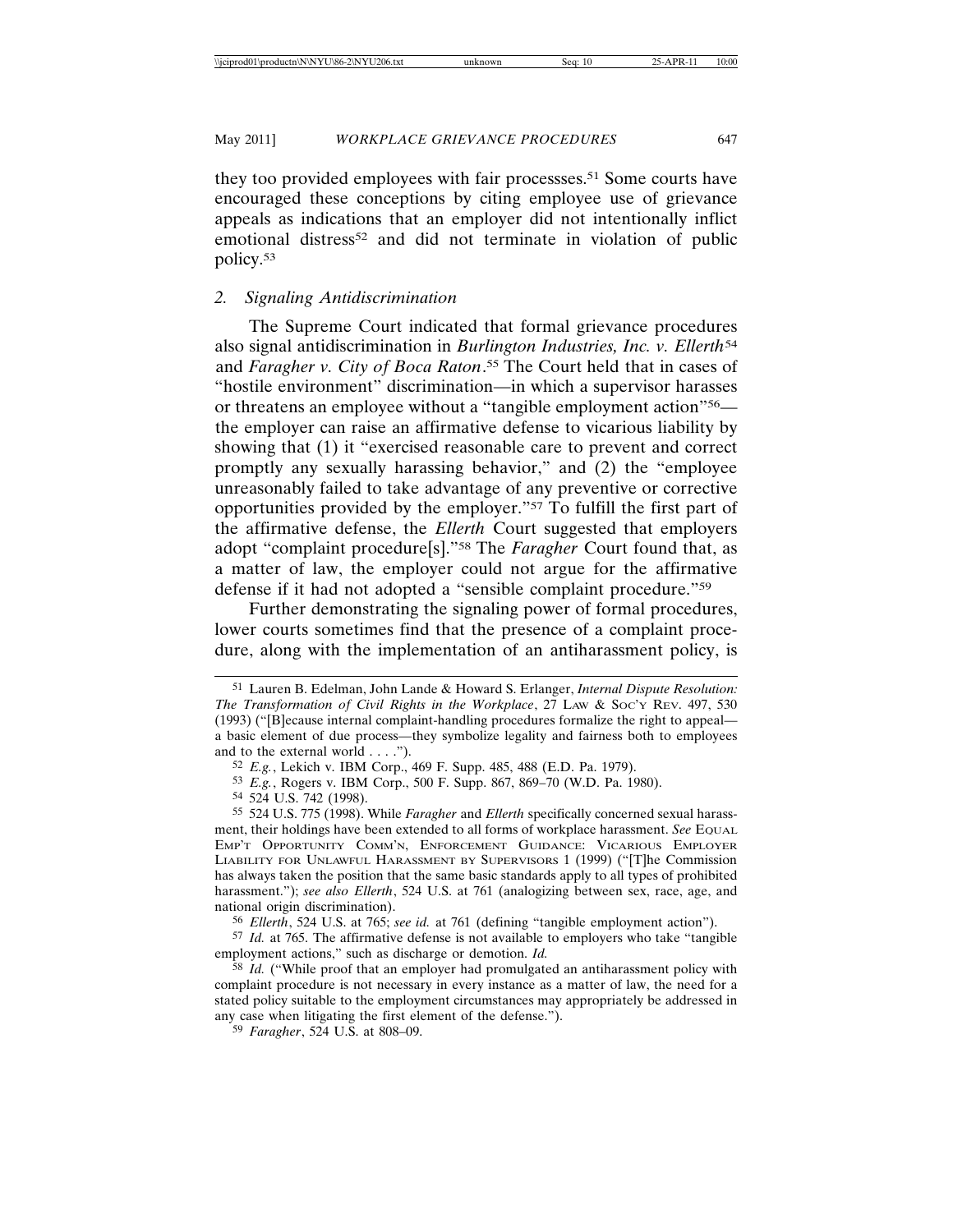sufficient to satisfy the first prong of the affirmative defense.<sup>60</sup> Courts that do not find the procedure and policy per se sufficient still grant the first prong of the affirmative defense when the policy and procedure are coupled with corrective action by the employer when the harassment is reported.61 When an employer has such procedures, most courts shift the burden to the employee to show that the procedures are not reasonable or not effective.62

Based on the presumption that complaint procedures are reasonable, many courts also presume that employee failure to use complaint procedures is unreasonable.63 Accordingly, once successful on the first

61 Lawton, *supra* note 60, at 217–18; *see, e.g.*, Hardage v. CBS Broad. Inc., 427 F.3d 1177, 1185–87 (9th Cir. 2005) (finding employer fulfilled first prong of affirmative defense by utilizing antiharassment policy with complaint procedure and promptly responding to complaint); Harper v. City of Jackson Mun. Sch. Dist., 149 F. App'x 295, 301 (5th Cir. 2005) (finding employer fulfilled first prong of affirmative defense when employer's "harassment policy and response to [Plaintiff's] complaint were both reasonable and vigorous" (internal quotation omitted)); Gawley v. Ind. Univ., 276 F.3d 301, 311–12 (7th Cir. 2001) (finding employer satisfied first prong of affirmative defense when Plaintiff admitted that employer "had a system in place for employees to report sexual harassment . . . and that as soon as [Plaintiff] used the system, the [employer] took action and the harassment stopped").

62 In a survey of district and circuit court cases decided in the five years following *Ellerth* and *Faragher*, Anne Lawton found that "in seventy-three percent of the cases in which the court discusses the employer's prevention obligation under prong one, the court [upon finding the employer had antiharassment and complaint policies and procedures] shifts the burden of proof from the defendant employer to the plaintiff employee." Lawton, *supra* note 60, at 238–39. It is difficult for employees to meet this burden of proof because employers are not required to keep records of harassment complaints. *Id.* at 241.

63 David Sherwyn, Michael Heise & Zev J. Eigen, *Don't Train Your Employees and Cancel Your "1-800" Harassment Hotline: An Empirical Examination and Correction of the Flaws in the Affirmative Defense to Sexual Harassment Charges*, 69 FORDHAM L. REV. 1265, 1275, 1290 (2001) (finding that in published judicial opinions between June 1998 and January 2000 in which employer asserted affirmative defense and filed motion for summary judgment, employee failure to report was always deemed unreasonable when employer established prong one); *see also, e.g*., Taylor v. Solis, 571 F.3d 1313, 1318 (D.C. Cir. 2009) ("A reasonable employee who believes and tells others she is being sexually harassed

<sup>60</sup> Kimberly D. Krawiec, *Cosmetic Compliance and the Failure of Negotiated Governance*, 81 WASH. U. L.Q. 487, 508 (2003); Anne Lawton, *Operating in an Empirical Vacuum: The* Ellerth *and* Faragher *Affirmative Defense*, 13 COLUM. J. GENDER & L. 197, 216–17 (2004); *see, e.g.*, Madray v. Publix Supermarkets, Inc., 208 F.3d 1290, 1299 (11th Cir. 2000) ("[B]ecause we find no inherent defect in the complaint procedures established by [the employer's] sexual harassment policy, nor any evidence that the policy was administered in bad faith, we conclude that [the employer] exercised reasonable care to prevent sexual harassment."); Brown v. Perry, 184 F.3d 388, 396 (4th Cir. 1999) ("[W]here . . . there is no evidence that an employer adopted or administered an anti-harassment policy [including a complaint procedure] in bad faith or that the policy was otherwise . . . dysfunctional, the existence of such a policy militates strongly in favor of a conclusion that the employer 'exercised reasonable care to prevent' and promptly correct sexual harassment." (quoting *Faragher*, 524 U.S. at 778)); *see also* Idusuyi v. Tenn. Dep't of Children's Servs., 30 F. App'x 398, 403 (6th Cir. 2002) (holding that employer satisfied first prong of affirmative defense with antiharassment policy, grievance procedure, and employee training).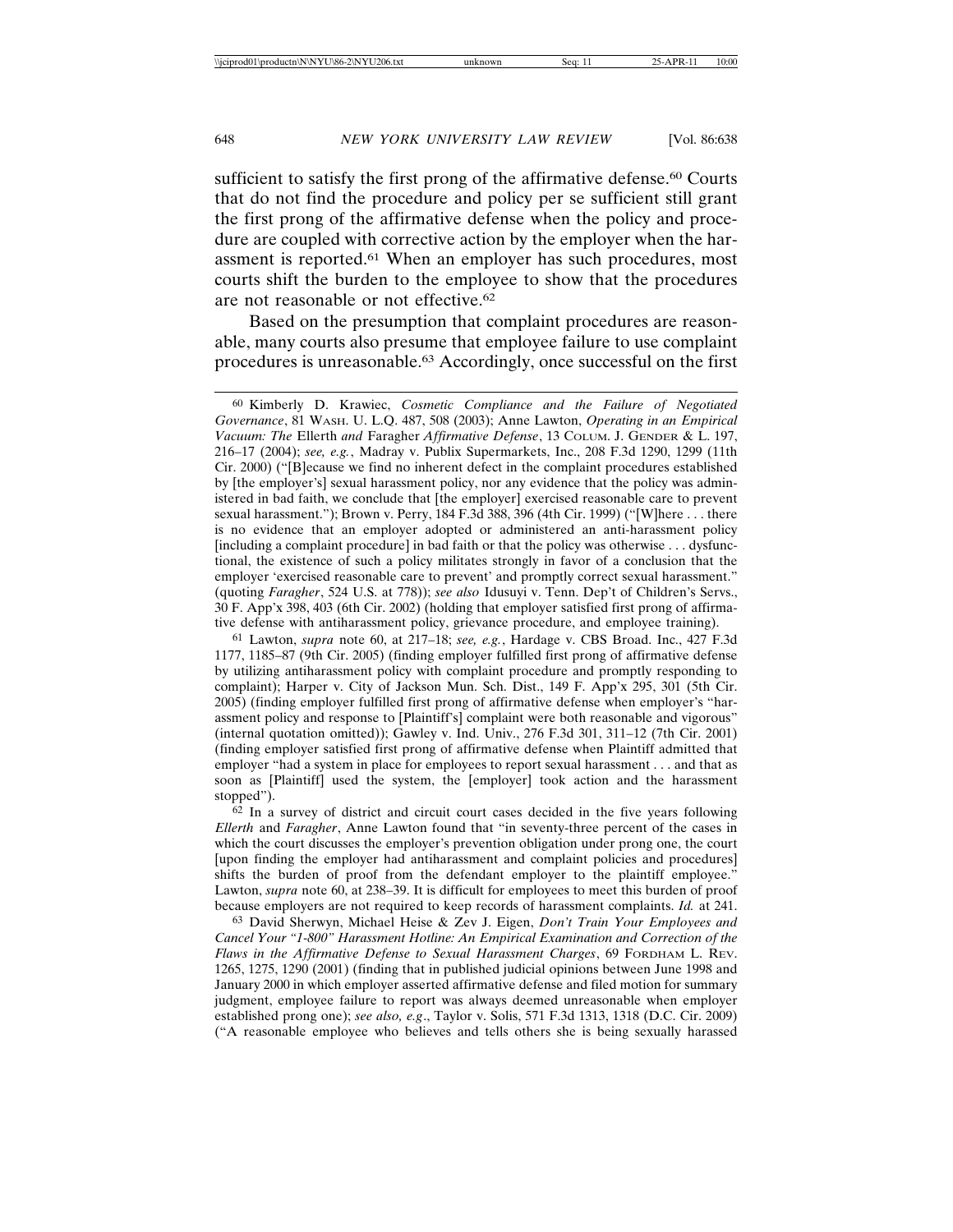#### May 2011] *WORKPLACE GRIEVANCE PROCEDURES* 649

prong, employers often prevail on prong two of the affirmative defense—that an employee acted unreasonably—by showing that the employee did not complain,<sup>64</sup> delayed in complaining,<sup>65</sup> or complained to an official within the company who was not specified in the complaint procedure.66 Some courts have eliminated the second prong entirely, finding that employers can establish the affirmative defense by showing that once an employee used the procedure to complain, the employer rectified the harassment situation.67 In general,

64 Lawton, *supra* note 60, at 242; *see, e.g.*, Shabestari v. Utah Non-Profit Hous., 377 F. App'x 770, 773–74 (10th Cir. 2010) ("[Plaintiff] did not . . . file a grievance pursuant to company policy. Although [Plaintiff] now claims he feared retaliation, 'a generalized fear of retaliation simply is not sufficient' to explain a failure to report harassment. [Plaintiff] unreasonably failed to inform [his employer] about any . . . harassment . . . ." (quoting Pinkerton v. Colo. Dep't of Transp., 563 F.3d 1052, 1063 (10th Cir. 2009))); *Idusuyi*, 30 F. App'x at 404 ("[I]t is unreasonable for employees to pass their own judgments—absent any supporting facts—about how effectively an employer's sexual harassment policies operate. The plaintiff knew of the existence of a sexual harassment policy, and her failure to pursue a remedy under that policy was unreasonable."); Leopold v. Baccarat Inc., 239 F.3d 243, 246 (2d Cir. 2001) ("Once an employer has satisfied its initial burden of demonstrating that an employee has completely failed to avail herself of the complaint procedure, the burden of production shifts to the employee to come forward with one or more reasons why the employee did not make use of the procedures.").

65 Employees who do not immediately report harassment often have the burden of showing that their delay was not unreasonable. Lawton, *supra* note 60, at 262–63; *see, e.g.*, *Pinkerton*, 563 F.3d at 1063 ("We believe that [the employer] carried its burden, given that [the employer] has shown a reporting delay of approximately two or two and a half months . . . for which [Plaintiff] never offered any reason in her briefs on appeal."). To meet this burden, employees must offer proof beyond subjective fear of retaliation. *See, e.g*., Thornton v. Fed. Express Corp., 530 F.3d 451, 457 (6th Cir. 2008) (finding plaintiff's failure to report harassment until two months after it had occurred because of unsubstantiated fears of retaliation was unreasonable). Some courts even find delays unreasonable as a matter of law. Lawton, *supra* note 60, at 253–54; *see, e.g.*, McCombs v. Chrysler Corp., No. IP 99-0697-C-T/K, 2003 WL 1903352, at \*8 (S.D. Ind. Mar. 4, 2003) ("[Plaintiff] waited at least two months before reporting [the supervisor's] conduct to [the employer]. Thus, the record establishes that [Plaintiff] unreasonably failed to take advantage of the preventive and corrective opportunities provided by the Defendant."); Clardy v. Silverleaf Resorts, Inc., No. CIV. A. 399CV2893-P, 2001 WL 1295480, at \*9 (N.D. Tex. Oct. 10, 2001) (finding delay in reporting from Thanksgiving until mid-January to be unreasonable).

66 Lawton, *supra* note 60, at 246; *see, e.g.*, Dowdy v. North Carolina, 23 F. App'x 121, 123 (4th Cir. 2001) (finding employee acted unreasonably when employee reported harassment to incorrect supervisor); Ogden v. Keystone, 226 F. Supp. 2d 588, 602 (M.D. Pa. 2002) (finding employee actions unreasonable when employee informed supervisors of harassment but did not, as specified in complaint procedure, inform human resources); Green v. Wills Grp., 161 F. Supp. 2d 618, 626 (D. Md. 2001) (finding that employee unreasonably failed to take advantage of antiharassment policy when employee complained, but not to human resources, as policy specified).

67 In such cases, the employer can prevail on summary judgment by showing a prompt response to complaints of harassment. Lawton, *supra* note 60, at 244–45; *see, e.g.*, Van Alstyne v. Ackerley Grp., Inc., 8 F. App'x 147, 153 (2d Cir. 2001) ("[Alleged harasser's] actions could not be imputed to the Company because there is no genuine dispute that the

would report it if she knows . . . a complaint procedure has been established for that purpose.").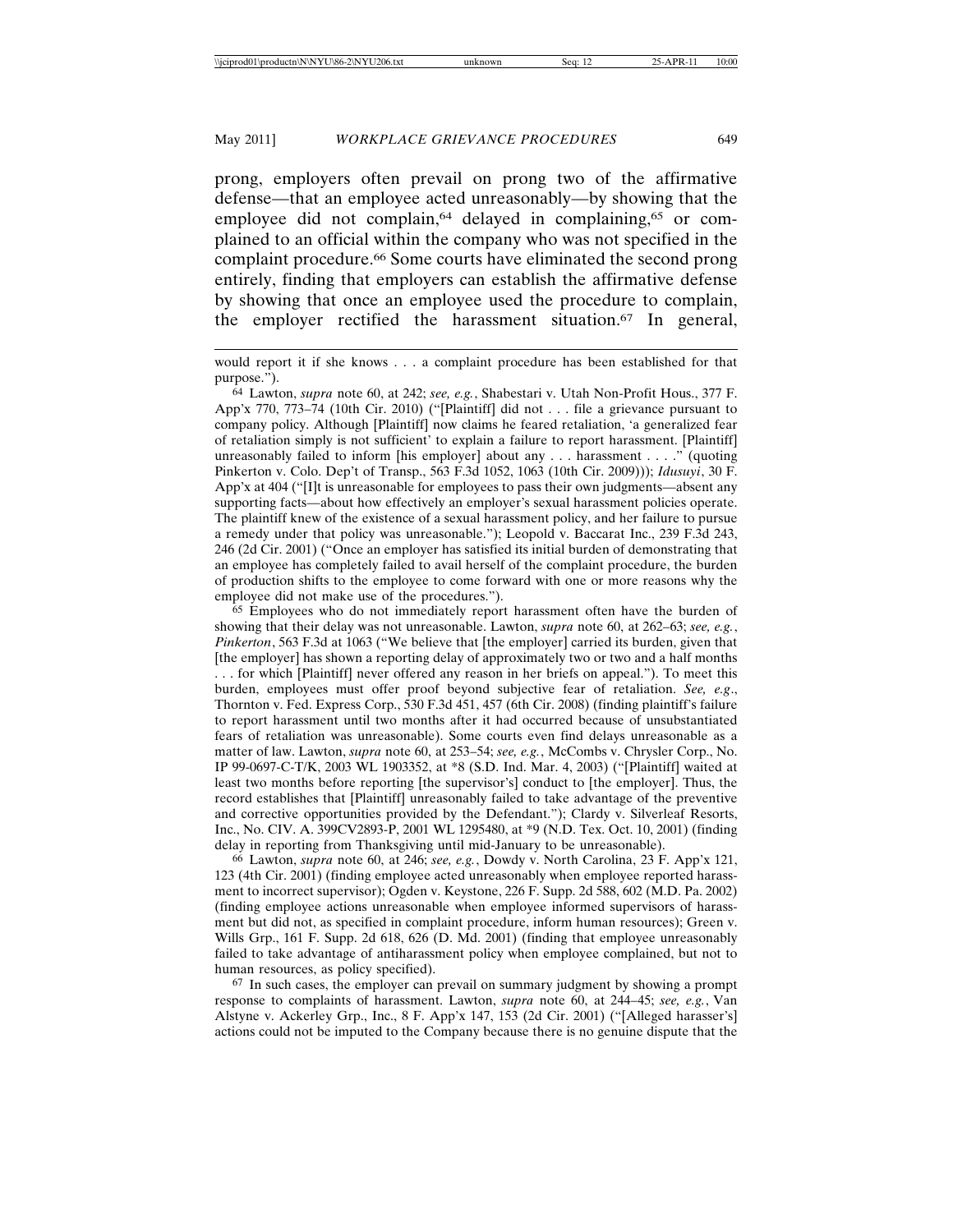employers who implement antiharassment policies and complaint procedures enjoy a "safe harbor at the summary judgment stage of litigation."68

The *Ellerth* and *Faragher* decisions do not specifically hinge the affirmative defense on the formal grievance procedure providing opportunities to appeal. Yet when *Ellerth* and *Faragher* were decided, personnel journals had already suggested that formal grievance procedures would protect employers from civil rights litigation,<sup>69</sup> and many employers had already adopted multistep grievance procedures.70 Therefore, *Ellerth* and *Faragher* are seen as endorsements of the grievance procedures that employers had already adopted.71 Accordingly, lower courts analyzing the affirmative defense have favorably cited grievance procedures with multiple levels of appeal.72

Grievance procedures have also signaled fairness to courts that are assessing whether to hold employers liable for punitive damages.73 In *Kolstad v. American Dental Ass'n*, the Supreme Court held that while employers could be liable for punitive damages based on the actions of their agents,74 employers could establish a defense by demonstrating "good-faith efforts to comply with Title VII."75 Given the

Company took immediate and effective corrective action when [Plaintiff] complained."); Indest v. Freeman Decorating, Inc., 164 F.3d 258, 265–67 (5th Cir. 1999) (plurality) (finding vicarious liability should not be imposed on employer that took prompt remedial action in response to complaint); Gulf States Toyota, Inc. v. Morgan, 89 S.W.3d 766, 772–73 (Tex. App. 2002) (citing *Indest* in finding plaintiff failed to establish claim of sexual harassment because, once claim was reported, employer took corrective action).

68 John H. Marks, *Smoke, Mirrors, and the Disappearance of "Vicarious" Liability: The Emergence of a Dubious Summary-Judgment Safe Harbor for Employers Whose Supervisory Personnel Commit Hostile Environment Workplace Harassment*, 38 HOUS. L. REV. 1401, 1436 (2002); *see also* Sherwyn, Heise & Eigen, *supra* note 63, at 1280 (finding employers prevail on more than half of summary judgment motions).

69 Dobbin & Kelly, *supra* note 32, at 1209–11.

70 Edelman, Uggen & Erlanger, *supra* note 22, at 436.

71 *See id.* ("It would appear, then, that judicial recognition of grievance procedures did not motivate personnel professionals' claims and organizations' creation of grievance procedures but rather that *the courts were following institutionalized organizational practices*.").

72 *See, e.g.*, Idusuyi v. Tenn. Dep't of Children's Servs., 30 F. App'x 398, 403 (6th Cir. 2002) ("A multi-level grievance procedure was in place within [the company] to allow employees to seek a remedy for harassment."); Oleyar v. Cnty. of Durham, 336 F. Supp. 2d 512, 519 (M.D.N.C. 2004) ("Defendant has policies in place prohibiting discrimination as well as a grievance and appeals process."); Madrid v. Amazing Pictures, No. Civ.99- 1565(DSD/JMM), 2001 WL 837922, at \*9 (D. Minn. July 23, 2001) ("There is no dispute that [the employer] promulgated and effectively disseminated a reasonable multi-level complaint procedure as part of its sexual harassment policy.").

73 In addition to compensatory damages, plaintiffs can receive punitive damages for violations of the Americans with Disabilities Act and certain violations of Title VII of the Civil Rights Act. 42 U.S.C. § 1981a (2006).

74 527 U.S. 526, 542 (1999).

75 *Id.* at 545.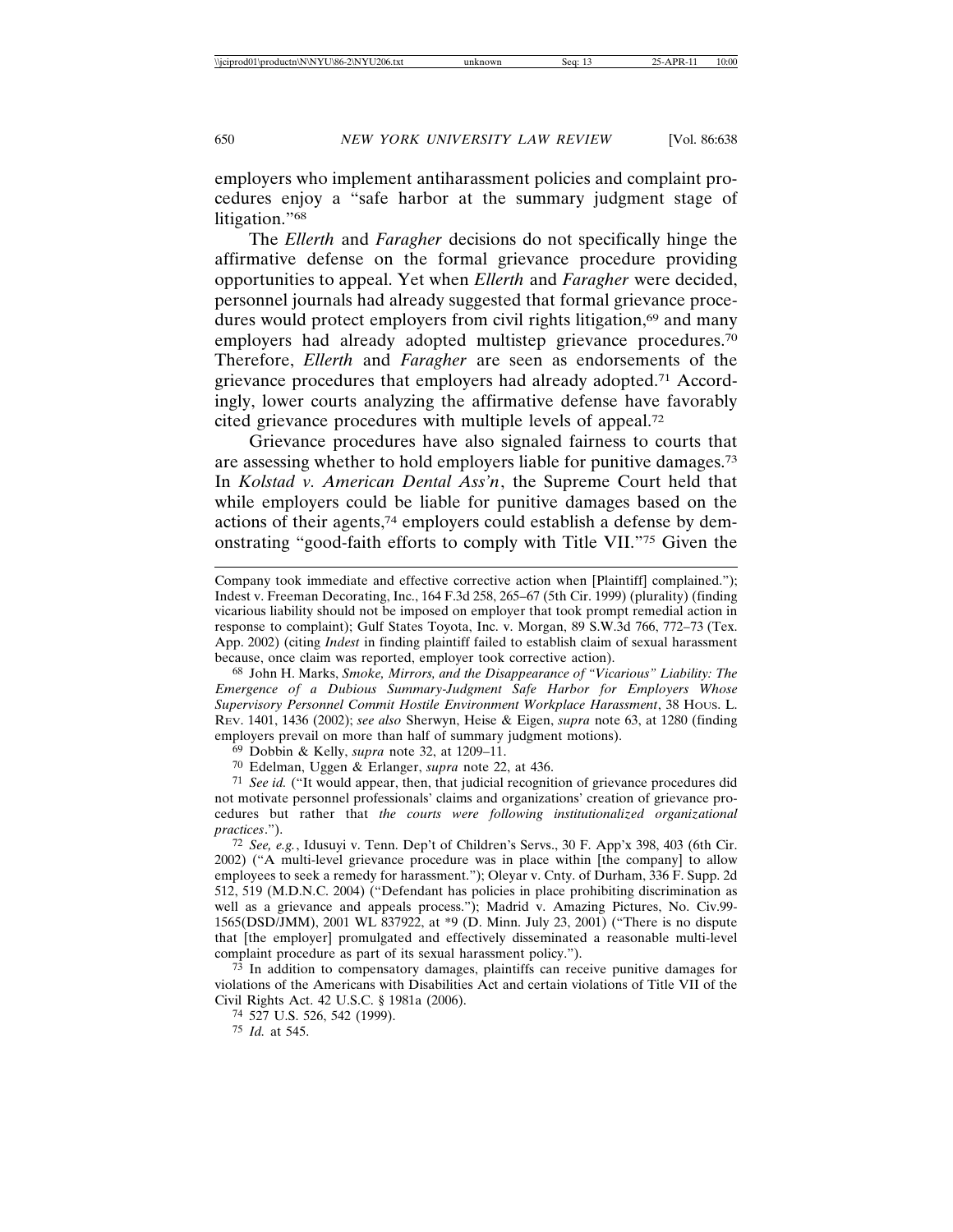*Kolstad* Court's acknowledgment that a purpose of Title VII was "to encourage the creation of . . . effective grievance mechanisms,"76 some lower courts have found that employers can establish a defense to punitive damages, in part, by adopting grievance procedures.<sup>77</sup>

### II

### ESCALATING COMMITMENT

While grievance procedures may signal fairness to employees, this Part proposes that the adversarial nature of the procedures may also cause grievants to escalate commitment to their complaints. Section A explains the psychological theory of escalation and argues that the structure of formal grievance procedures fosters grievant escalation. Section B presents empirical and anecdotal support for the existence of escalation during workplace grievance procedures.

# *A. Application of Escalation Theory to Formal Grievance Procedures*

Rational choice economics dictates that people will allocate resources to a course of action when the expected benefits of the action exceed the expected costs; a previous allocation of resources should therefore be irrelevant in determining whether additional resources should be allocated.78 Escalation79 research, however, shows

79 When time is invested, this phenomenon may be labeled as entrapment. *See* Michael G. Bowen, *The Escalation Phenomenon Reconsidered: Decision Dilemmas or Decision Errors?*, 12 ACAD. MGMT. REV. 52, 53 (1987) ("In contrast to escalation research, subjects in entrapment situations typically incur small continuous losses as they seek or wait to achieve a goal."). But the terms are often used interchangeably. Barry M. Staw & Jerry Ross, *Understanding Behavior in Escalation Situations*, 246 SCIENCE 216, 216 (1989).

This is similar to the sunk cost effect, which is the broader phenomenon of past investments affecting future choices. *See generally* Hal R. Arkes & Catherine Blumer, *The Psychology of Sunk Cost*, 35 ORGANIZATIONAL BEHAV. & HUM. DECISION PROCESSES 124 (1985). Unlike escalation, the sunk cost effect does not just refer to situations in which a person contemplates continued investment toward a specific goal in the face of negative feedback. *Id.* at 137–38. The sunk cost effect could be explained in part by selfjustification, *see infra* notes 81–84 and accompanying text, and by a broader desire not to appear wasteful. Hal R. Arkes & Peter Ayton, *The Sunk Cost and Concorde Effects: Are* Humans Less Rational than Lower Animals?, 125 Psychol. BULL. 591, 595-97 (1999) (discussing research on explanations of sunk cost effect).

<sup>76</sup> *Id.* (quoting Burlington Indus., Inc. v. Ellerth, 524 U.S. 742, 764 (1998)).

<sup>77</sup> Krawiec, *supra* note 60, at 505 & n.57; *see, e.g.*, Bryant v. Aiken Reg'l Med. Ctrs. Inc., 333 F.3d 536, 548–49 (4th Cir. 2003) (reversing trial court's award of punitive damages in part because employer had grievance procedure); Hatley v. Hilton Hotels Corp., 308 F.3d 473, 477 (5th Cir. 2002) (citing grievance procedure as reason why trial court properly refused to instruct jury on punitive damages).

<sup>78</sup> Barry M. Staw, *Counterforces to Change*, *in* CHANGE IN ORGANIZATIONS: NEW PERSPECTIVES ON THEORY, RESEARCH, AND PRACTICE 87, 91 (Paul S. Goodman & Assocs. ed., 1982) [hereinafter Staw, *Counterforces to Change*].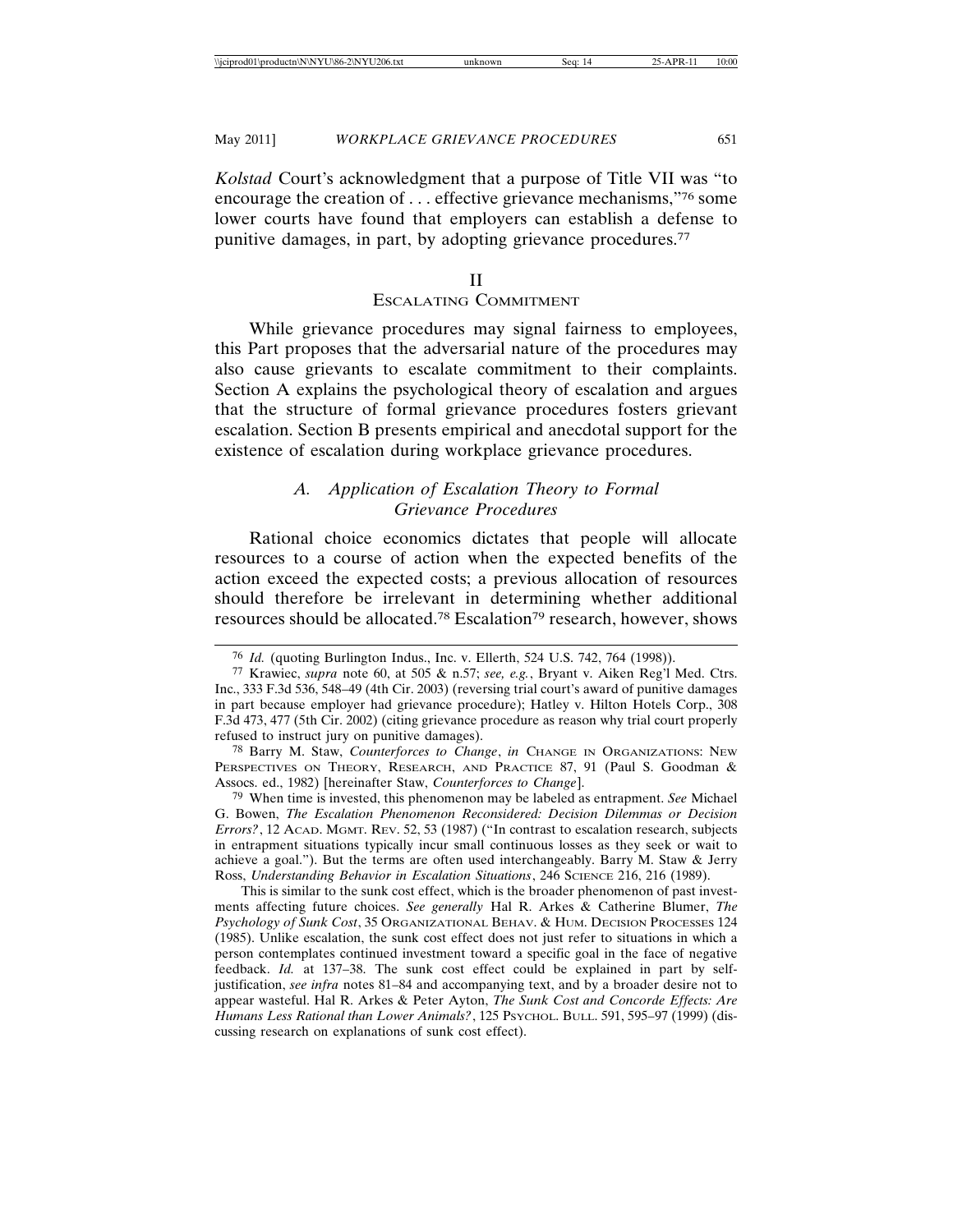that people are more likely to invest additional resources—such as time and money—if they have previously invested in that decision and received feedback suggesting that the initial investment has not succeeded.<sup>80</sup>

Psychologists traditionally have looked to self-justification, which is based on the theory of cognitive dissonance, to explain escalation behavior.81 Cognitive dissonance research has found that when people behave in ways that conflict with their previously held beliefs, they experience mental discomfort, which they attempt to reduce by changing their behavior or beliefs.82 In the classic forced compliance studies, participants were induced to write essays that conflicted with their beliefs. Because participants could not change their behavior they could not unwrite the essays—participants tended to change their beliefs to correspond more closely to the positions that they had taken in their essays.83 Analogously, when people invest in a course of

In the low personal responsibility condition, participants were informed that a previous executive had made an initial monetary allocation. Half were notified that the executive's chosen division had outperformed the other, and half were notified that it underperformed the other. The low personal responsibility participants were then instructed to allocate money between the divisions as they saw fit. Staw found that participants who had personal responsibility for an allocation that lost money invested significantly more money in their previously chosen division than did any of the other three subsets of participants. *Id.*

81 *See* Staw, *supra* note 80, at 39–41 (concluding effects of study may be caused by selfjustification); *see also* Brockner, *supra* note 80, at 43–49 (reviewing escalation research and finding support for self-justification hypothesis). Prospect theory, which holds that people are more likely to take risks to avoid a loss than to secure a gain, Daniel Kahneman & Amos Tversky, *Choices, Values, and Frames*, 39 AM. PSYCHOLOGIST 341, 342–44 (1984), has also been proposed as an explanation for escalation: When people receive feedback that their investments have not succeeded, they invest more resources to avoid the loss. Glen Whyte, *Escalating Commitment in Individual and Group Decision Making: A Prospect Theory Approach*, 54 ORGANIZATIONAL BEHAV. & HUM. DECISION PROCESSES 430 (1993). Prospect theory could operate in conjunction with self-justification to explain escalation. Staw & Ross, *supra* note 79, at 217.

82 *See generally* LEON FESTINGER, A THEORY OF COGNITIVE DISSONANCE (1957).

83 *See* Darwyn E. Linder, Joel Cooper & Edward E. Jones, *Decision Freedom as a Determinant of the Role of Incentive Magnitude in Attitude Change*, 6 J. PERSONALITY & Soc. Psychol. 245, 245 (1967) (summarizing forced compliance studies).

<sup>80</sup> Joel Brockner, *The Escalation of Commitment to a Failing Course of Action: Toward Theoretical Progress*, 17 ACAD. MGMT. REV. 39, 39 (1992). In Barry Staw's seminal escalation study, Barry M. Staw, *Knee-Deep in the Big Muddy: A Study of Escalating Commitment to a Chosen Course of Action*, 16 ORGANIZATIONAL BEHAV. & HUM. PERFORMANCE 27 (1976), each participant took on the role of a corporate executive. Participants were divided into two groups: a high personal responsibility condition and a low personal responsibility condition. The participants in the high personal responsibility condition were instructed to completely allocate a sum of money to one of two corporate divisions. Half of these participants were then informed that their chosen division had outperformed the other division, whereas half were informed it had underperformed the other division. Participants were then asked to divide a second allocation of money between the divisions as they saw fit.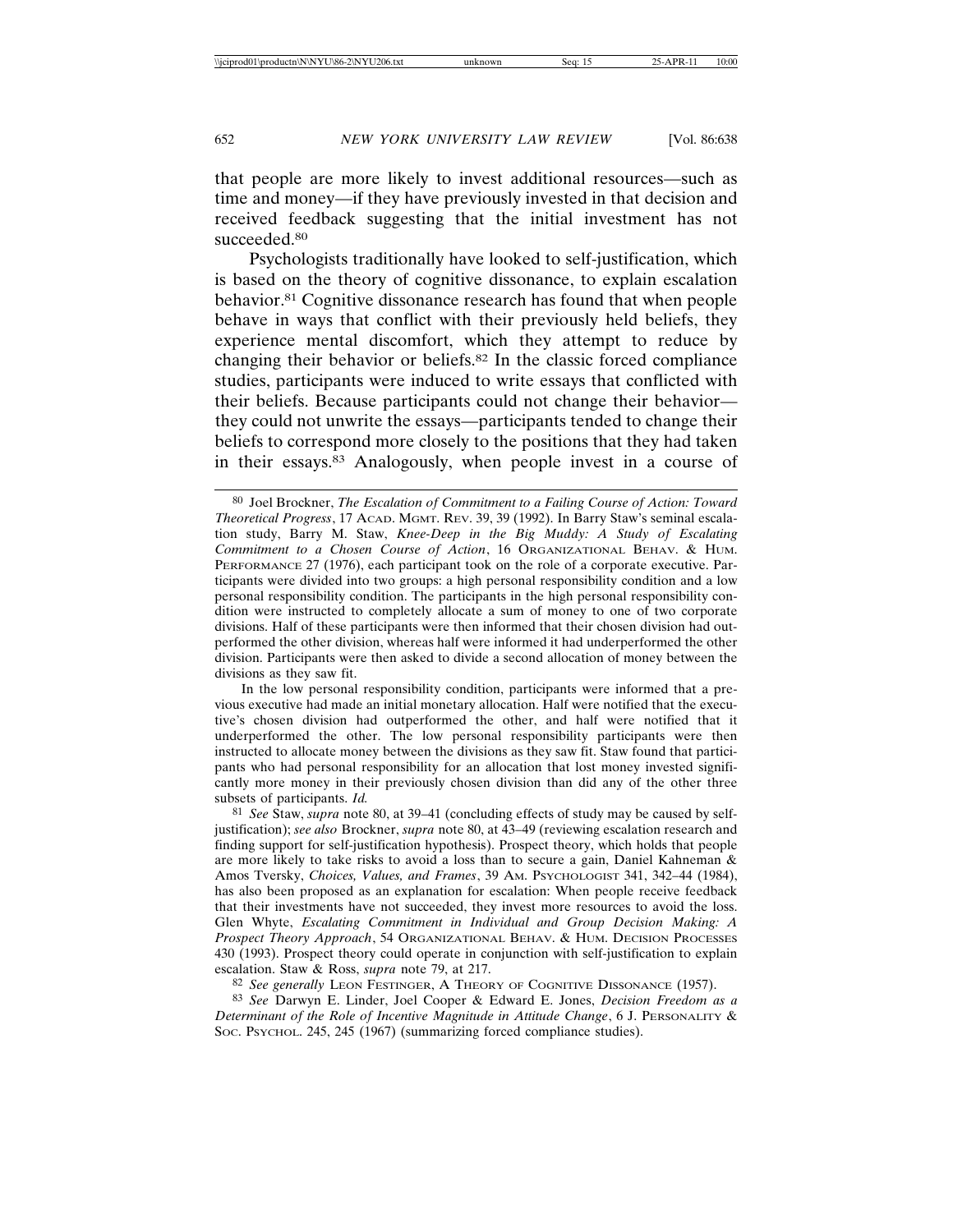action believing that it will succeed, feedback that they are not succeeding conflicts with their belief that they are competent decision makers. To maintain their belief in their competence, people selfjustify by committing additional resources to the initial decision, hoping that the investment will succeed and thereby confirm the initial decision's rationality.84

Pioneered by Professor Barry Staw in 1976,<sup>85</sup> the theory of escalation of commitment has gained widespread acceptance in the psychological literature.<sup>86</sup> In the legal literature, escalation has been cited to explain phenomena such as why CEOs continue to pursue losing strategies;<sup>87</sup> why, after investing in discovery, parties become unwilling to settle even when the case may be worth less than the amount spent pursuing it;<sup>88</sup> and why prosecutors and police, after forming initial opinions about the guilt of a defendant, may not fully consider evidence that is possibly exculpatory.89

This framework can also be applied to formal grievance procedures. When a grievant invests time and credibility in filing a grievance that is denied at the first level of review, the grievant becomes more likely to self-justify by investing further resources in the grievance by appealing. Similarly, if the grievant appeals and the grievance is again denied, the grievant will be even more likely to invest further resources in an appeal.

People are most likely to escalate commitment when they feel responsible for their initial decision and its consequences, a feeling most likely to occur when the decision to invest is volitional, irrevo-

88 Richard Birke & Craig R. Fox, *Psychological Principles in Negotiating Civil Settlements*, 4 HARV. NEGOT. L. REV. 1, 23–24 (1999).

89 Kevin C. McMunigal, *Guilty Pleas,* Brady *Disclosure, and Wrongful Convictions*, 57 CASE W. RES. L. REV. 651, 655–56 (2007).

<sup>84</sup> *See* JOEL BROCKNER & JEFFREY Z. RUBIN, ENTRAPMENT IN ESCALATING CONFLICTS: A SOCIAL PSYCHOLOGICAL ANALYSIS 5 (1985) ("[E]ntrapped decision makers' motives shift over time, from the rational to the rationalizing."); Barry M. Staw, *The Escalation of Commitment to a Course of Action*, 6 ACAD. MGMT. REV. 578, 579 (1981) [hereinafter Staw, *Escalation of Commitment*] ("By committing new and additional resources, an individual who has suffered a setback could attempt to 'turn the situation around' or to demonstrate the ultimate rationality of his or her original course of action.").

<sup>85</sup> *See supra* note 80 (summarizing Staw's study).

<sup>86</sup> *See, e.g.*, Brian C. Gunia, Niro Sivanathan & Adam D. Galinsky, *Vicarious Entrapment: Your Sunk Costs, My Escalation of Commitment*, 45 J. EXPERIMENTAL SOC. PSYCHOL. 1238, 1238–39 (2009) (summarizing escalation theory and literature); Gillian Ku, *Learning To De-escalate: The Effects of Regret in Escalation of Commitment*, 105 ORGANIZATIONAL BEHAV. & HUM. DECISION PROCESSES 221, 221 (2008) ("Research on escalation of commitment has repeatedly demonstrated that after investing . . . any important resource, many individuals . . . become psychologically committed to and reinvest in their initially-chosen (failing) course of action." (citations omitted)).

<sup>87</sup> Troy A. Paredes, *Too Much Pay, Too Much Deference: Behavioral Corporate Finance, CEOs, and Corporate Governance*, 32 FLA. ST. U. L. REV. 673, 691–92 (2005).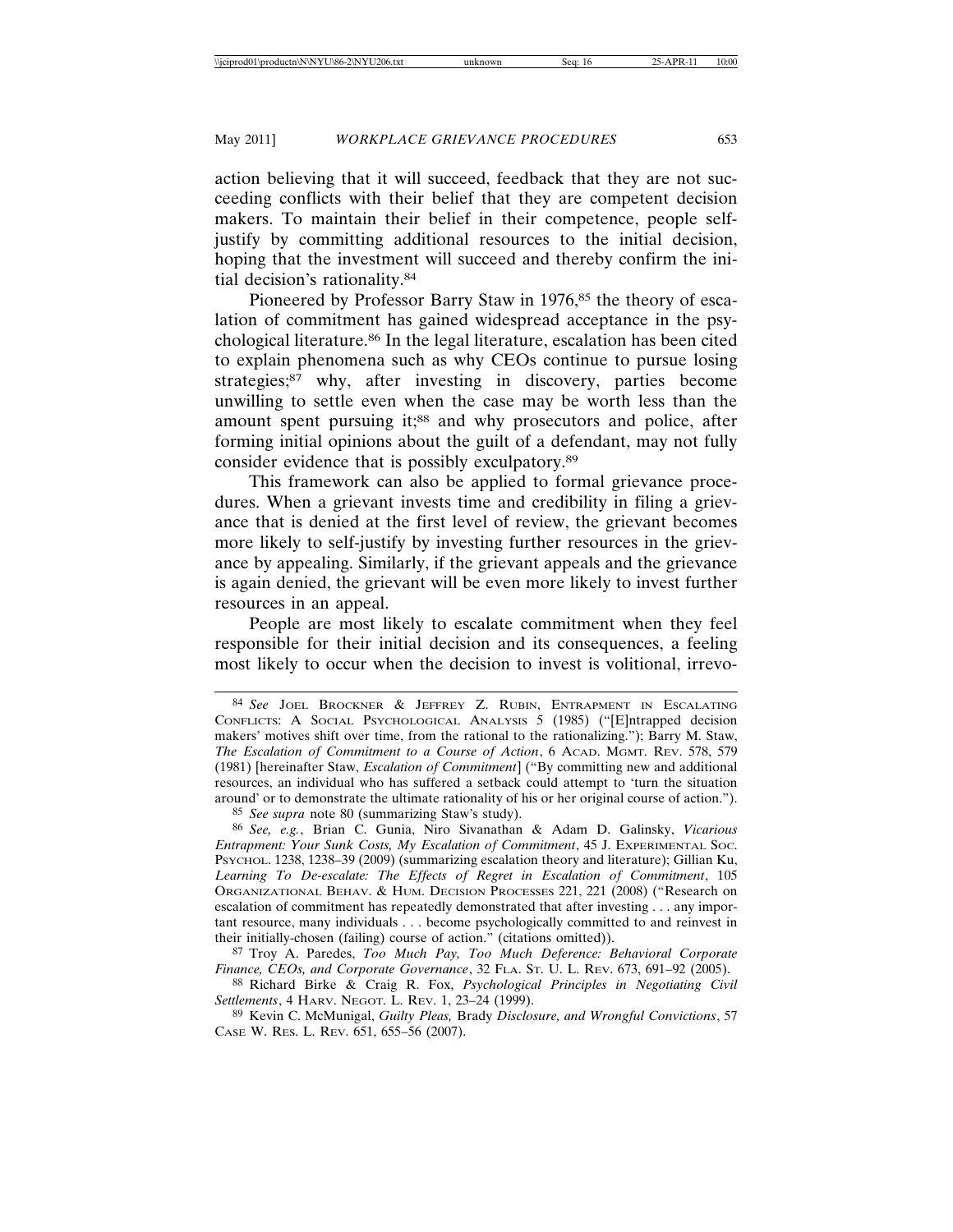cable, and public.90 By filing a grievance, an employee makes a volitional choice to invest time and credibility in a course of action. Although an employee may withdraw it, once filed, a grievance is likely indelibly recorded by the employer. A grievance is often public because an employee must inform management of the grievance and is also likely to inform coworkers.<sup>91</sup> The grievant will therefore feel responsible for the outcome of the action.

Escalation may be even more likely to result from grievance procedures because, in employment contexts, people often feel pressured to justify their decisions. Staw finds that many organizations have "norms for consistency" in which "clear convictions" are valued over "waffl[ing]" and "indecisiveness."<sup>92</sup> Therefore, instead of admitting that a decision was wrong, employees will try to "save face" by escalating commitment to prove the wisdom of the decision.93

Escalation is especially likely when employees believe that they lack job security<sup>94</sup> and that their workplace superiors resist their decisions,<sup>95</sup> conditions that are often both present when employees grieve.96 Competition, which occurs in workplaces to the extent that

93 BROCKNER & RUBIN, *supra* note 84, at 224; *see also* Staw, *Counterforces to Change*, *supra* note 78, at 96 ("[B]ecause norms for rationality are so dominant in business and government organizations, . . . role occupants in these settings may also find it necessary to justify their actions to constituents within and outside the organization.").

94 *Cf.* Frederick V. Fox & Barry M. Staw, *The Trapped Administrator: Effects of Job Insecurity and Policy Resistance upon Commitment to a Course of Action*, 24 ADMIN. SCI. Q. 449 (1979) (showing that experimental participants who were informed that they could be demoted based on their previously made decisions committed more resources to those choices than did participants who believed that their jobs were secure).

95 *Cf. id.* (showing that experimental participants who were informed that board of directors opposed their decisions invested more resources in those decisions than did participants who were informed that board of directors supported their decisions).

96 By filing grievances, employees necessarily come into conflict with management by claiming that management acted improperly. *See supra* note 5 and accompanying text (describing grievances as employee allegations of unfair treatment and requests for redress). Because they believe that they have been treated unfairly regarding an important aspect of their jobs, employees may also believe that their jobs are at risk. *See supra* note 12 and accompanying text (explaining that grievances are commonly filed contesting pay, benefits, performance evaluations, and discipline).

<sup>90</sup> Staw & Ross, *supra* note 79, at 217.

<sup>91</sup> *See* James P. Swann, *Formal Grievance Procedures in Non-union Plants*, 26 PERSONNEL ADMIN. 66, 68 (1981) (indicating employees ask coworkers for grievance advice).

<sup>92</sup> Staw, *Escalation of Commitment*, *supra* note 84, at 580–81. Staw only discusses the norms in reference to upper-level management, *id.*, but these norms may also be present for lower-level employees.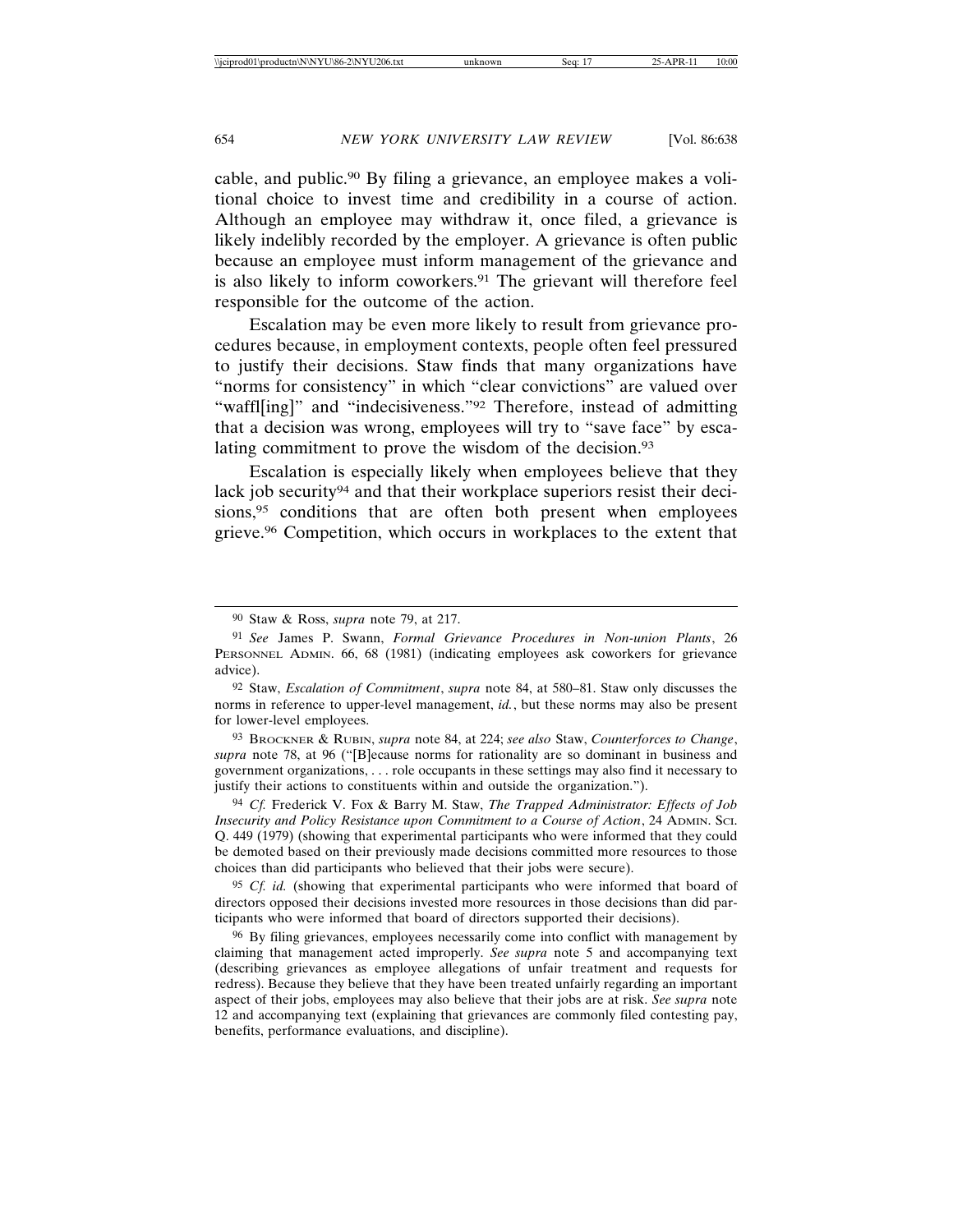employees compete with coworkers for raises and promotions, may also increase self-justification and escalation.97

Michael Bowen's decision dilemma theory also explains why formal grievance procedures are particularly conducive to escalation. Bowen posits that people escalate, not in response to negative feedback, but in response to equivocal feedback—feedback that can be interpreted in multiple ways.98 Grievance denials can be conceptualized as equivocal feedback because when a grievance is denied, the grievant can appeal to a higher-level official who is likely more removed from the controversy. Grievants may therefore attribute the initial feedback—the denial of the grievance—not to the grievance's lack of merit, but to the information level or partiality of the decision maker. Grievants may therefore become more committed to their grievances and choose to invest additional resources in appeals.

The grievance appeals procedure is also conducive to escalation because people are more likely to invest additional resources when the costs associated with such investment are not salient when the initial decision is made.99 The initial level of a grievance procedure is usually simple and low cost: The grievant notifies a manager of the dispute. At each successive level, the grievant must invest additional resources in appealing, waiting for responses, and bearing the risk of employer retaliation.100 Employees may be aware of these costs when initially choosing to file, but because people tend to be optimistic about the probability of positive outcomes,<sup>101</sup> employees likely overestimate their chances of success and therefore may not fully consider the costs of grievance denials and appeals. Although these costs may become more salient when employees decide whether to appeal, costs presented after initial resources have been allocated are unlikely to have significant effects in reducing escalation.<sup>102</sup> Employees may

<sup>97</sup> *Cf.* Jeffrey Z. Rubin et al., *Factors Affecting Entry into Psychological Traps*, 24 J. CONFLICT RESOL. 405, 411–16 (1980) (showing that male participants who competed against others were more likely to escalate than those working individually).

<sup>98</sup> Bowen, *supra* note 79, at 61. Bowen suggests that the feedback that Barry Staw, *see supra* note 80, characterized as negative was actually equivocal. Bowen, *supra* note 79, at 54–56.

<sup>99</sup> *See* Joel Brockner et al., *Factors Affecting Entrapment in Escalating Conflicts: The Importance of Timing*, 16 J. RES. PERSONALITY 247, 250–55 (1982) (showing that experimental participants for whom costs of waiting were embedded in longer explanation spent significantly more time waiting than did participants for whom costs were presented explicitly).

<sup>100</sup> *See infra* notes 111–21 and accompanying text (discussing employer retaliation).

<sup>101</sup> Jolls, Sunstein & Thaler, *supra* note 2, at 1524 (describing and explaining "overoptimism").

<sup>102</sup> *Cf.* Brockner et al., *supra* note 99, at 250–55 (showing that experimental participants who were presented with costs of waiting after they had begun waiting did not significantly differ in time spent waiting from participants who were not presented with costs at all).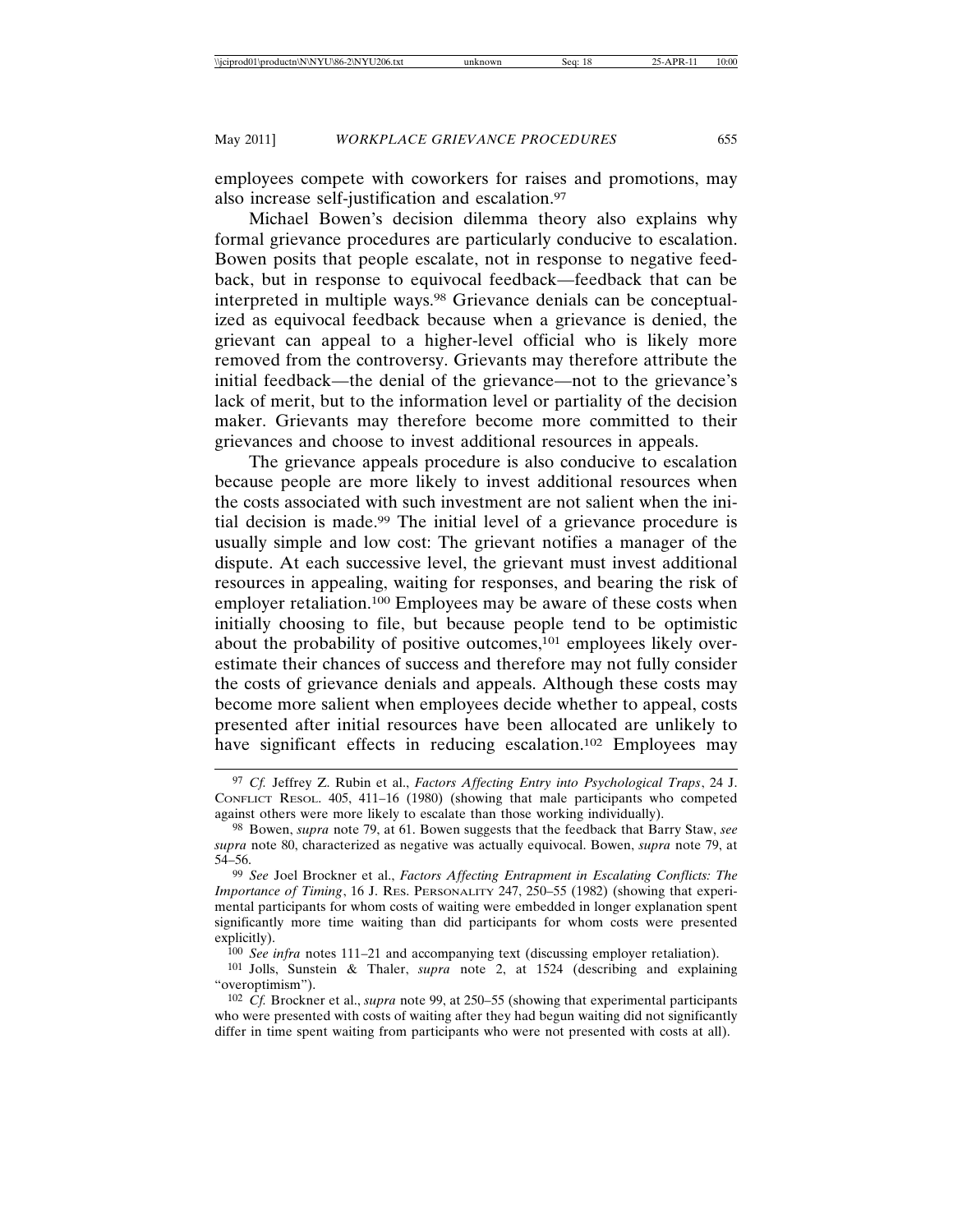therefore appeal grievance determinations without fully taking account of the additional costs.103

# *B. Anecdotal and Empirical Support for the Presence of Escalation in Grievance Procedures*

This Section presents existing grievance procedure research that suggests that grievants escalate commitment. Subsection 1 finds that the predictions of escalation theory for workplace grievance procedures are substantiated: Employee complaints become more difficult to settle when they are grieved and appealed. Subsection 2 describes previous correlational research that found that grievants suffer adverse effects and argues that the explanations offered in the employment literature for these effects—managerial reprisals and grievants' feelings of inequity—cannot fully explain recent laboratory findings. Escalation can supplement these incomplete explanations to account for the findings.

### *1. Increasing Difficulty of Grievance Resolution*

Escalation theory predicts that employees become more committed to their complaints when they receive negative feedback on formal grievances and appeals.104 Anecdotal evidence suggests the process of grieving does increase employee commitment. Employment experts warn employers that when employees formally grieve, complaints are "repeatedly discussed and rehashed," which "intensifies [employees'] feelings about the problem."105 Employers similarly report that grievance resolutions are more easily reached during informal oral discussions.106

More specifically, anecdotal evidence suggests that negative feedback, in the form of grievance denials, increases employee commitment. "[G]eneral wisdom" holds that grievances become more difficult to settle as they progress from lower levels of the grievance

<sup>103</sup> *Cf.* BROCKNER & RUBIN, *supra* note 84, at 7 ("Entrapment can and often does lead to irrational decision making . . . .").

<sup>104</sup> *See supra* Part II.A (discussing escalation theory and its application to grievance procedures).

<sup>105</sup> Swann, *supra* note 91, at 68.

<sup>106</sup> Harry Graham & Brian Heshizer, *The Effect of Contract Language on Low Level Settlement of Grievances*, 30 LAB. L.J. 427, 431 (1979) (discussing interviews with union and management officials). These findings may also be due to the sunk cost effect. *See infra* text accompanying note 131 (concluding further research is needed to distinguish effects of escalation and sunk costs on grievants).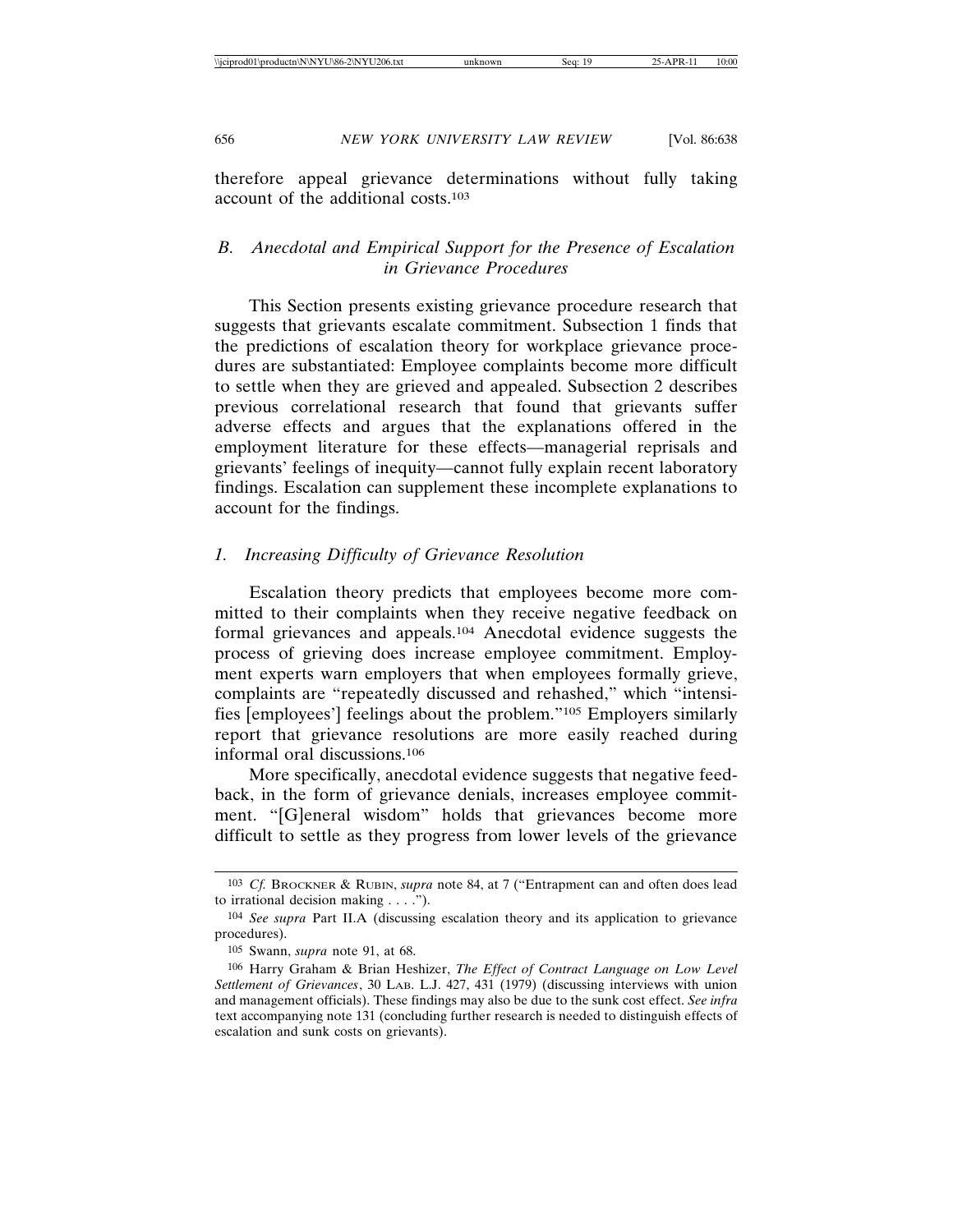procedure,<sup>107</sup> and grievants are more likely to believe that the outcomes of grievances settled at upper levels are inequitable.108

Additionally, grievance procedures, contrary to employer desires, may not prevent employees from filing complaints with governmental agencies.109 Researchers analyzing the ratio at which complaints are internalized—brought through grievance procedures rather than to government agencies—concluded that grievance procedures "generally fail" to insulate employers from external complaints.110 Escalation could help to explain this surprising result. Some grievances undoubtedly are settled internally with results that favor the grievants. But for those employees who lose their grievances, the process of grieving and receiving negative feedback increases their commitment to their complaints, and therefore, rather than discouraging external complaints, results in appeals to government agencies.

# *2. Adverse Effects on Grievants*

Research has found that when employees grieve, they suffer adverse effects, such as higher turnover, higher rates of absenteeism, and lower performance reviews. These effects have generally been attributed to employer reprisals against grievants and to grievant feelings of inequity caused by the underlying dispute, but neither of these explanations is fully explanatory. Escalation presents an additional theory to account for these documented effects.

Managers may retaliate against grievants because of a belief that grievances undercut managerial authority or because managers fear that they will be punished by upper management for having their decisions grieved.111 Suggesting that managers do retaliate, David Lewin found that prior to filing, future grievants did not significantly differ in performance ratings or rates of promotion from nongrievants,112 but after filing, grievants received significantly lower performance ratings

<sup>107</sup> Judith L. Catlett & Edwin L. Brown, *Union Leaders' Perceptions of the Grievance Process*, 15 LAB. STUD. J. 54, 56 (1990). This "wisdom" may also be the product of a selection effect. Employees may be more likely to appeal grievances that they feel strongly about, so managers may believe that grievances become more difficult to settle at higher levels because, at higher levels, managers adjudicate those grievances about which employees care most.

<sup>108</sup> *See* DAVID LEWIN & RICHARD B. PETERSON, THE MODERN GRIEVANCE PROCEDURE IN THE UNITED STATES 91 (1988) (reporting on survey of union employees finding that employees perceived grievances settled at higher levels as less equitable).

<sup>109</sup> *See supra* note 31 and accompanying text (arguing employers adopted grievance procedures so that employees would not pursue complaints externally).

<sup>110</sup> Edelman, Uggen & Erlanger, *supra* note 22, at 429–32.

<sup>111</sup> Mary P. Rowe & Michael Baker, *Are You Hearing Enough Employee Concerns?*, HARV. BUS. REV. May 1, 1984, at 129.

<sup>112</sup> Lewin, *Empirical Analysis*, *supra* note 12, at 839–40.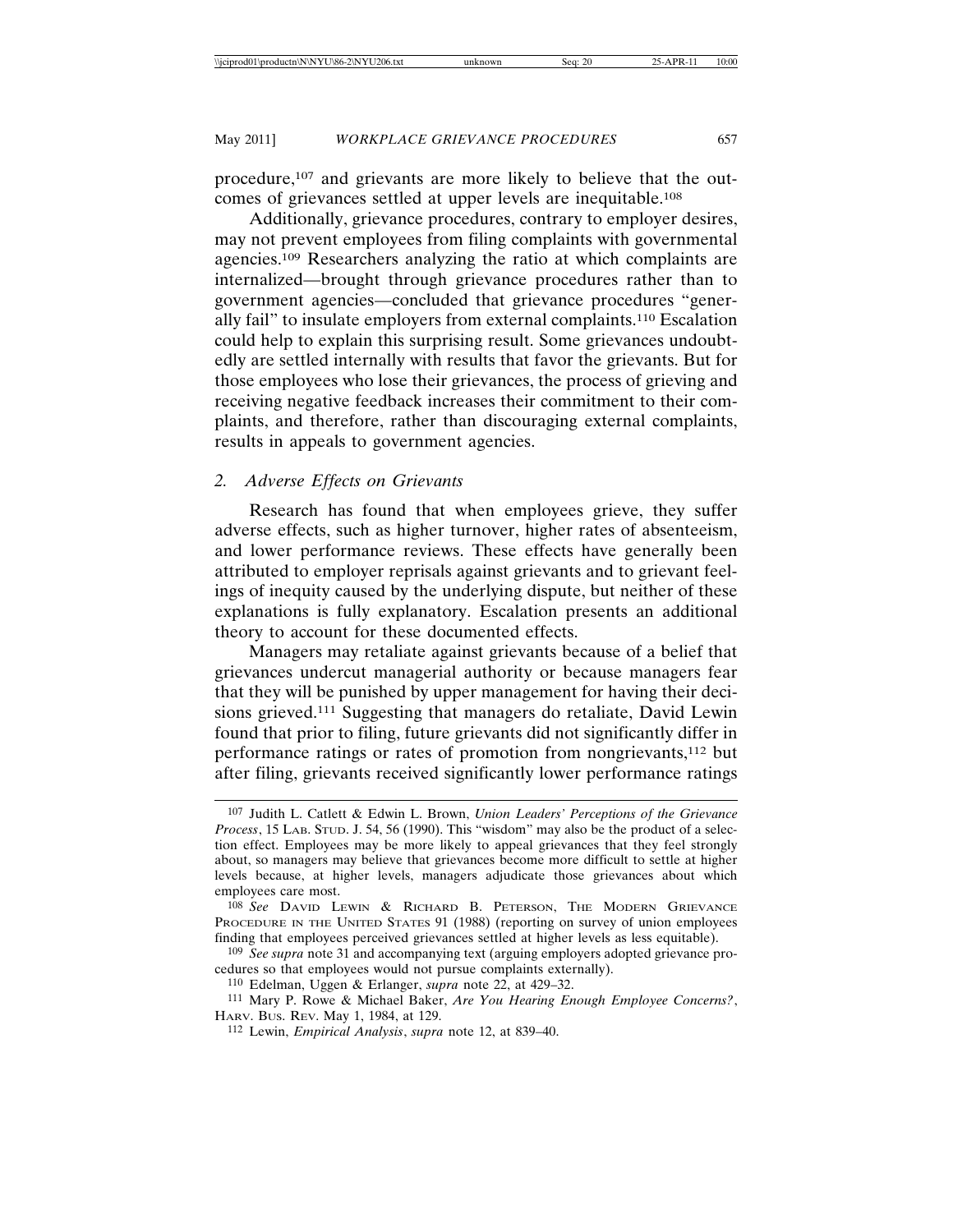and rates of promotion than did nongrievants.113 Grievants were also terminated at a significantly higher rate than were nongrievants.114

Lewin also found that prior to filing, grievants tended to have higher attendance rates than did nongrievants, but after filing, grievants tended to have lower attendance rates, perhaps in response to the hypothesized reprisals.115 Possibly also in response, grievants were significantly more likely to quit during the year following the filing of a grievance than were employees who did not grieve.116

Retaliation is also shown by differing effects on grievants depending on their decisions to appeal and on whether their grievances were ultimately granted. Lewin found that, compared with employees whose grievances were settled at the lowest level, employees who appealed the initial decision had significantly lower rates of promotion, significantly higher rates of involuntary turnover, and tended to have lower performance ratings.117 Lewin further found that in the year following a grievance filing, employees who won their grievances had significantly lower promotion rates,<sup>118</sup> significantly higher involuntary turnover rates,<sup>119</sup> and generally lower performance

<sup>113</sup> *Id.* at 839–41; *see also* Lewin, *Nonunion Firm*, *supra* note 14, at 488–91 (finding similar results for rates of promotion). Similar results were found in research examining union firms. *See* David Lewin & Richard B. Peterson, *Behavioral Outcomes of Grievance Activity*, 38 INDUS. REL. 554, 557–59 (1999).

<sup>114</sup> Lewin, *Empirical Analysis*, *supra* note 12, at 839–41; *see also* Lewin, *Nonunion Firm*, *supra* note 14, at 488–91 (finding similar results). This result was not found in a study of union firms. *See* Lewin & Peterson, *supra* note 113, at 559 (finding that in one year studied, there were no significant differences, and that in other year studied, employers were significantly more likely to terminate nongrievants than grievants). These results can partially be explained by union contracts, which almost always provide that employees can be terminated only for just cause, thereby limiting employers' ability to retaliate through terminations. *See* BUREAU OF NAT'L AFFAIRS, *supra* note 19, at 7 (finding ninety-seven percent of union contracts contain just-cause provisions or restrict terminations to reasons enumerated).

<sup>115</sup> Lewin, *Empirical Analysis*, *supra* note 12, at 839–41; *see also* Lewin, *Nonunion Firm*, *supra* note 14, at 488–91 (finding similar results). See Lewin & Peterson, *supra* note 113, at 557–59, for similar results in a study of union firms.

<sup>116</sup> Lewin, *Empirical Analysis*, *supra* note 12, at 840–41; *see also* Lewin, *Nonunion Firm*, *supra* note 14, at 488–91 (finding similar results). See Lewin & Peterson, *supra* note 113, at 558–59, for similar results in a study of union firms.

<sup>117</sup> Lewin, *Nonunion Firm*, *supra* note 14, at 491–93; *see also* Lewin & Peterson, *supra* note 113, at 560–61 (finding similar results in rates of promotion and performance ratings in study of union firms). However, nonunion employees who appealed their grievances tended to have higher attendance than did employees who did not appeal, Lewin, *Nonunion Firm*, *supra* note 14, at 492, while in union firms, Lewin and Peterson found significant effects in the opposite direction, Lewin & Peterson, *supra* note 113, at 560–61.

<sup>118</sup> Lewin, *Nonunion Firm*, *supra* note 14, at 493. See Lewin & Peterson, *supra* note 113, at 560–61, for similar results in a study of union firms.

<sup>119</sup> Lewin, *Nonunion Firm*, *supra* note 14, at 493 (finding significant difference in two of three firms studied).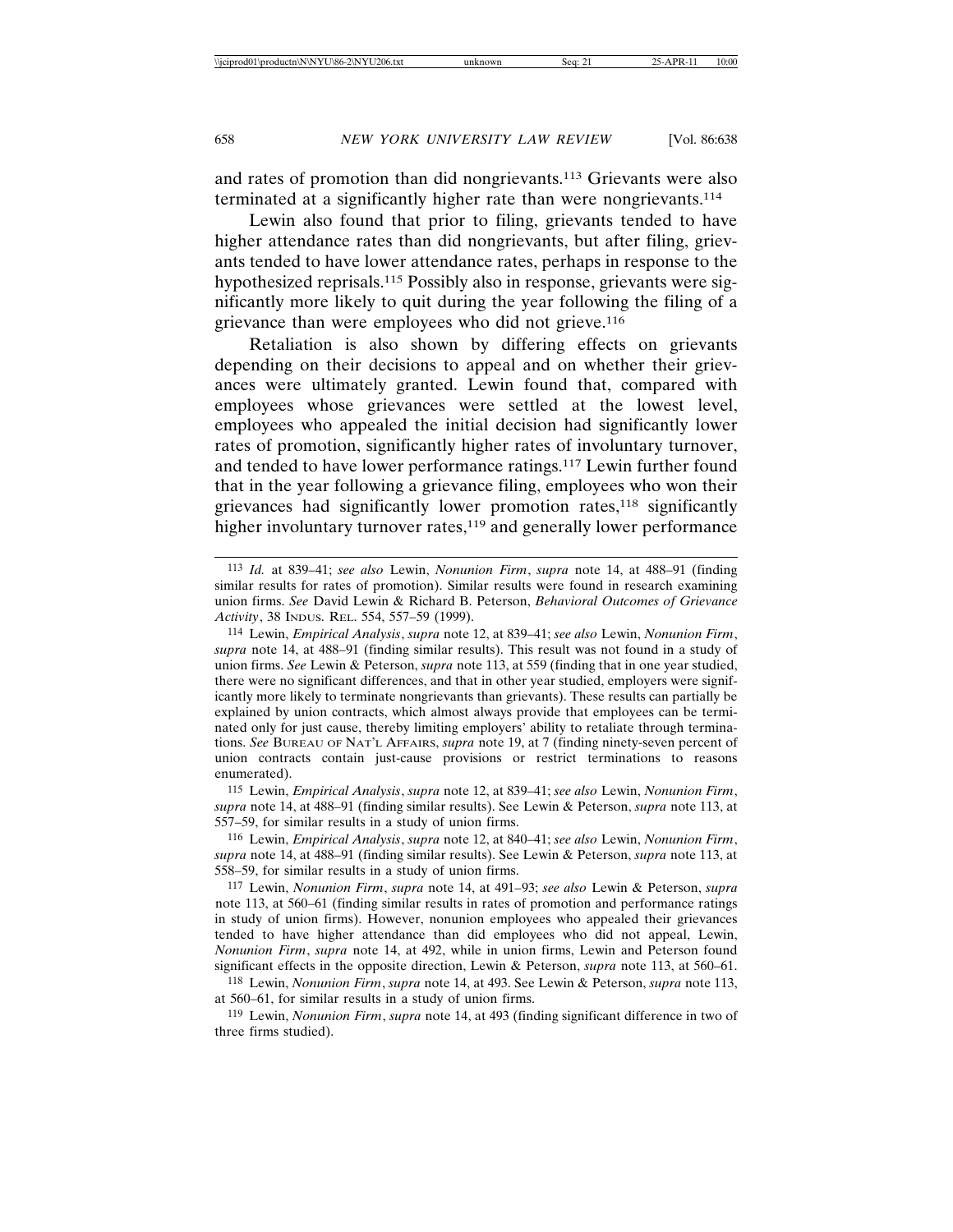ratings than did employees whose grievances were denied.120 These findings suggest the presence of managerial reprisals because managers likely retaliate against employees who undercut their authority.121 The employees who most undercut authority—and who suffer the greatest ill effects—are those who challenge initial manager adjudications of their grievances and those who ultimately succeed in their grievances.

In addition to reprisals, the negative effects suffered by grievants have been attributed to the underlying dispute between grievants and management. Employees grieve because they believe that a managerial decision is inequitable.122 While grieving constitutes one response to inequity, employees may additionally respond through absences, turnover, and lower productivity.123 Accordingly, the adverse effects found by Lewin may have been symptoms of employee dissatisfaction with management.<sup>124</sup>

Professor Julie Olson-Buchanan tested the inequity and reprisal explanations for these adverse effects in a laboratory study. Olson-Buchanan found that, among those with access to a grievance system, grievance filers had significantly lower job performance than did employees who chose not to grieve.125 Because Olson-Buchanan used experimental participants, rather than actual employees, and measured performance objectively, rather than through performance reviews or promotion rates, grievants' lower performance could not

<sup>120</sup> *Id.* See Lewin & Peterson, *supra* note 113, at 560–61, for similar results in a study of union firms.

<sup>121</sup> *See supra* note 111 and accompanying text.

<sup>122</sup> Casey Ichniowski, *The Effects of Grievance Activity on Productivity*, 40 INDUS. & LAB. REL. REV. 75, 81 (1986).

<sup>123</sup> Brian S. Klaas & Angelo S. DeNisi, *Managerial Reactions to Employee Dissent: The Impact of Grievance Activity on Performance Ratings*, 32 ACAD. MGMT. J. 705, 706 (1989).

<sup>124</sup> *See* David Lewin & Karen E. Boroff, *The Role of Loyalty in Exit and Voice: A Conceptual and Empirical Analysis*, 7 ADVANCES INDUS. & LAB. REL. 69, 71 (1996) (arguing that prior research may not have fully accounted for benefits of grievance procedures because it did not distinguish between employees who had and had not perceived unfair treatment).

<sup>125</sup> Julie B. Olson-Buchanan, *Voicing Discontent: What Happens to the Grievance Filer After the Grievance?*, 81 J. APPLIED PSYCHOL. 52, 59 (1996). Olson-Buchanan found no significant difference between filers and non-filers in terms of desire to continue working. *Id.* at 61. Olson-Buchanan's experimental participants' "job" consisted of three editing tasks. After the first task, the participants were given a performance evaluation and were paid in lottery tickets. Half of the participants were given the opportunity to file a grievance contesting the number of tickets they received. After the second task, participants were informed whether they had won their grievance; those who won—half of the grievance filers—were given additional lottery tickets. *Id.* at 56–57.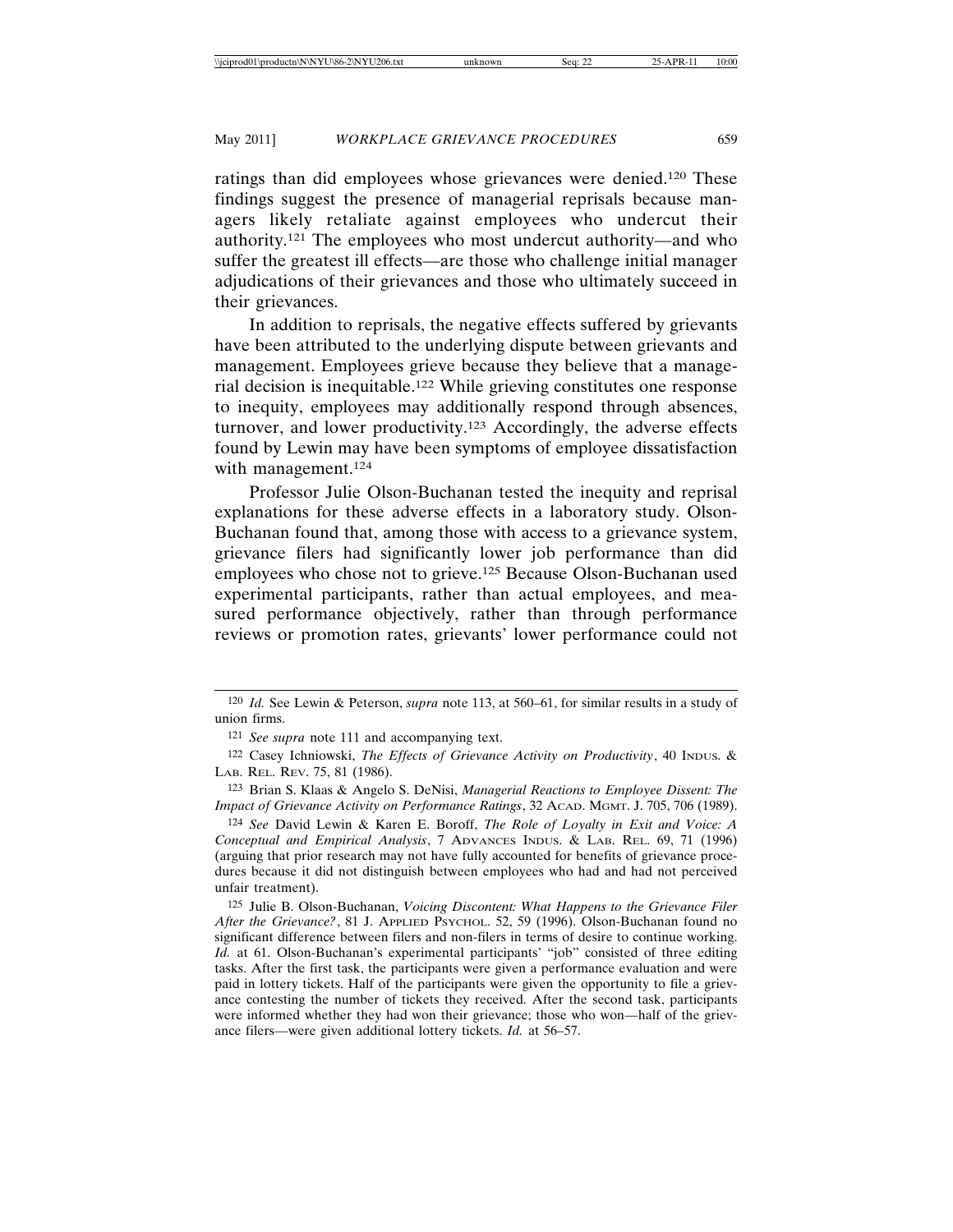be attributed to managerial reprisals.126 Employee feelings of inequity caused by their underlying complaints also could not explain entirely the problem of decreased performance<sup>127</sup> because among employees who had cause for dispute with management, the performance of employees who actually grieved was significantly lower than that of employees who did not.128 The lower performance also could not be attributed to employee dissatisfaction with the employer resolution: Grievants exhibited lower performance than nongrievants before (as well as after) learning the grievance outcome.<sup>129</sup>

Because Olson-Buchanan did not experimentally manipulate whether a participant filed a grievance, her study does not establish that grievance filing *causes* lower performance.130 Also, Olson-Buchanan did not investigate the degree to which grievants' performance decreased after having their grievances denied. Therefore, it is unclear how much of the grievants' lower performance can be attributed to the sunk cost effect,131 caused by employees' investment in their grievances, and how much can be attributed to escalation, caused by employees' investment in combination with negative feedback. The distinction between the effects of sunk cost and escalation in grievance procedures awaits further empirical research.

Nevertheless, escalation and the sunk cost effect offer explanations for the lower performance found by Olson-Buchanan. By grieving (and having their grievances denied), employees become more committed to and more focused on their complaints.132 Grievants consequently became more dissatisfied with management and

129 Grievants did not learn the outcome of their complaints until after the second task, but performed worse than nongrievants during the second and third tasks. *Id.* at 59.

131 *See supra* note 79 (explaining sunk cost effect).

132 *See supra* Part II.A; *see also* BROCKNER & RUBIN, *supra* note 84, at 151 (suggesting that entrapped decision makers acquire "tunnel vision," losing focus on other pursuits).

<sup>126</sup> *Id.* at 61. Olson-Buchanan created a performance measure using the number of errors the participants overlooked, identified accurately, attempted to correct, and corrected accurately. *Id.* at 57.

<sup>127</sup> *See supra* notes 122–24 and accompanying text (summarizing inequity hypothesis).

<sup>128</sup> Olson-Buchanan, *supra* note 125, at 59–60. Olson-Buchanan manipulated cause-fordispute by having a confederate sign into the study at the same time as each participant. After the first task, the experimenter—acting as the "manager"—gave the participant and confederate equally positive performance reviews, but paid the participant five lottery tickets and the confederate seven tickets; participants had previously been told that the average number of tickets earned was ten. In the no-cause-for-dispute condition, participants and confederates were both paid ten tickets. *Id.* at 57. This variable significantly affected whether participants believed that they had reason to complain to management. *Id.* at 58. However, it is possible that perceived cause-for-dispute may have been responsible for some difference in performance between grievants and nongrievants because employees who grieved may have believed that they had greater cause to complain than did those who failed to grieve.

<sup>130</sup> *Id.* at 62.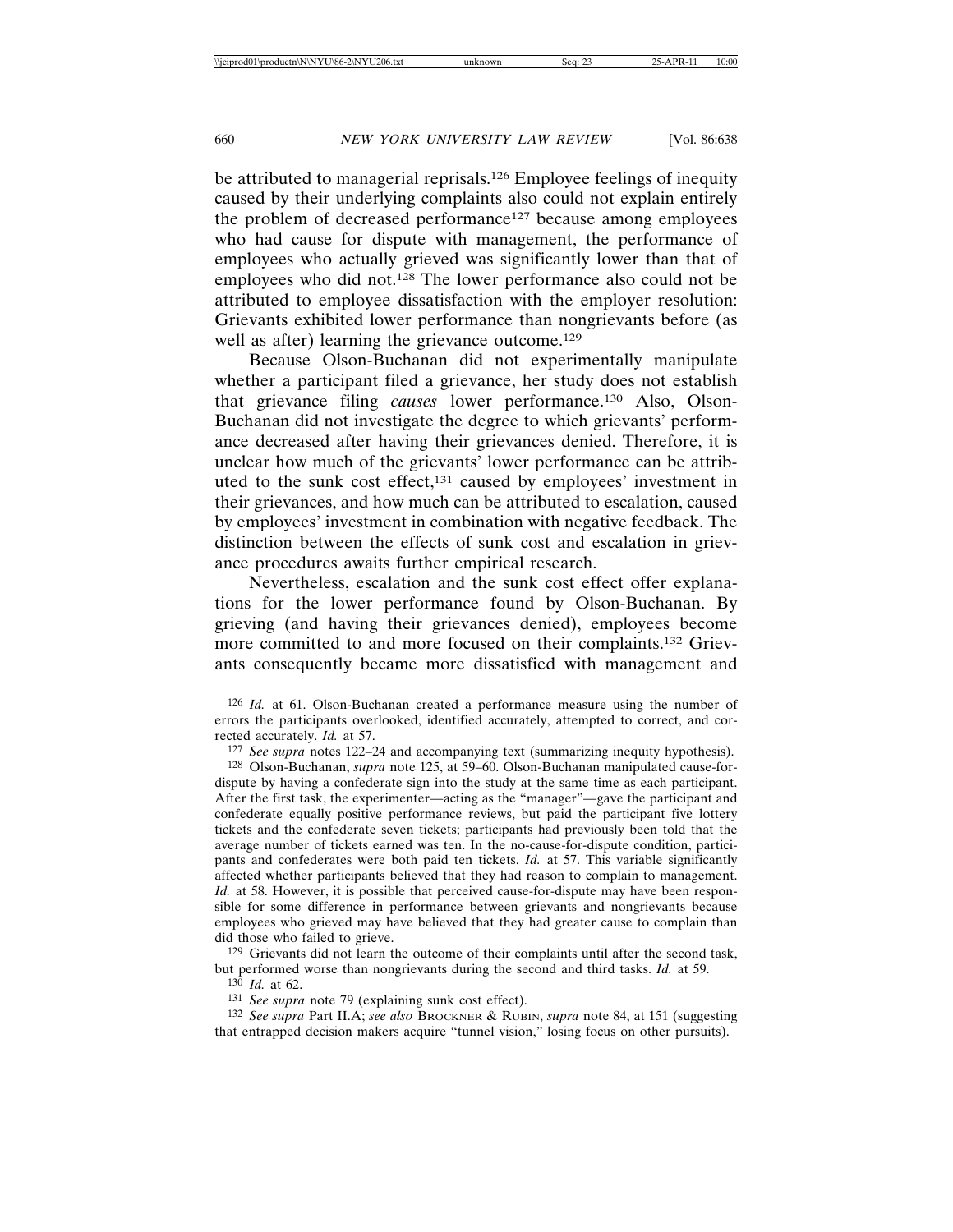more likely to perform poorly. Similarly, escalation and the sunk cost effect could supplement employer reprisals in explaining Lewin's findings that, relative to nongrievants, grievants had higher turnover rates and lower performance appraisals, promotion rates, and attendance.133

Escalation, particularly with its focus on negative feedback, can also explain some of Lewin's findings that cannot be attributed to reprisals. Lewin found that employees who lost their grievances, despite better reviews and higher rates of promotion, had significantly lower attendance and were significantly more likely to quit.<sup>134</sup> Escalation theory suggests that when grievances are denied, employees attempt to justify their behavior by appealing.135 When these appeals are denied, employees' only remaining forms of "appeal" are to skip work or quit.

While the finding that employees who lose their grievances suffer worse effects than those who win is unsurprising—lower attendance and performance seem to be natural responses to losing—escalation can also help explain Lewin's more unexpected finding: Courts have suggested that multiple levels of appeal indicate that a system is fair,136 but Lewin found that when grievants appeal their grievances to higher levels, they suffer worse effects.<sup>137</sup> Lewin's reprisal explanation requires that employers, at least subconsciously, track how many times employees appeal and calibrate their reprisals to these appeals. Perhaps more simply, escalation suggests that because of heightened commitment from the denial of grievances at initial levels, employees will be more dissatisfied with the resolution of grievances that are settled at higher levels—an effect documented in the employment literature138—and therefore more likely to quit, be absent, or perform poorly.

### III

# IMPLICATIONS OF ESCALATION

This Part explores the implications of employee escalation of commitment. Section A acknowledges that despite the deleterious effects that escalation has on the relationship between grievants and management, grievance procedures, on the whole, may benefit

<sup>133</sup> *See supra* notes 111–17 and accompanying text.

<sup>134</sup> Lewin, *Nonunion Firm*, *supra* note 14, at 492–93. See Lewin & Peterson, *supra* note 113, at 560–61, for similar results in a study of union firms.

<sup>135</sup> *See supra* notes 79–89 and accompanying text (explaining escalation effect).

<sup>136</sup> *See supra* Part I.B.2 (presenting judicial endorsement of grievance procedures).

<sup>137</sup> *See supra* note 117 and accompanying text.

<sup>138</sup> *See supra* note 108 and accompanying text.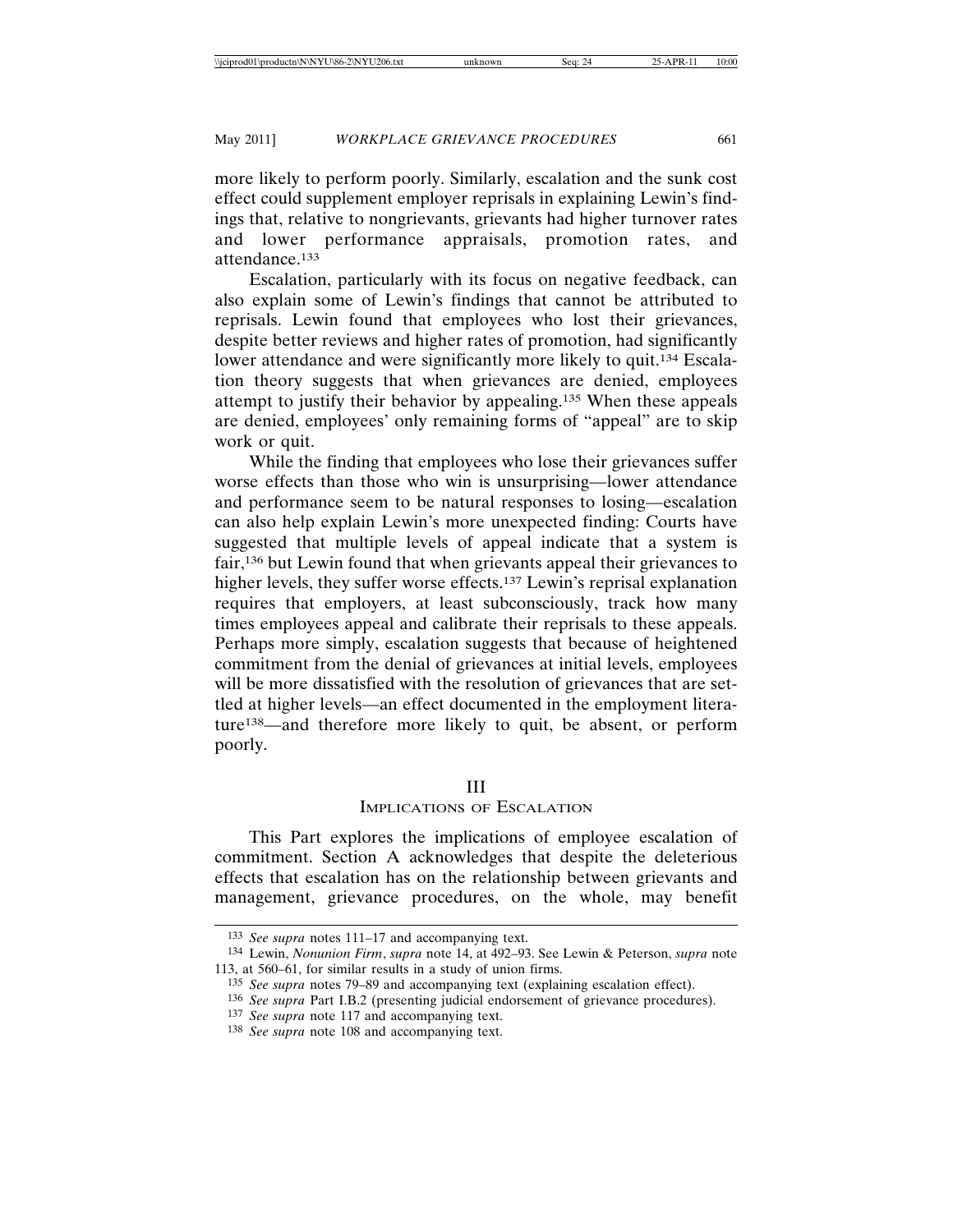employees and therefore employers. Section B argues that, regardless of these benefits, escalation cannot be conceptualized as a mere side effect because its effects are in direct opposition to employers' goals. Section C therefore proposes that employers adopt mediation to retain the advantages of complaints-and-appeals procedures while reducing escalation.

### *A. Tension Between Signaling Fairness and Escalating Commitment*

Employers adopt grievance procedures to signal fairness to employees and courts, and courts find that procedures that allow employees to formally challenge and appeal employer actions provide fair methods of dispute resolution.139 Escalation theory, however, indicates that these features cause employees to increase commitment to their complaints and become less willing to resolve disputes.140 This likely damages grievants' relationships with management—damage that appears evident in grievants' increased absences, higher turnover, and lower performance.141

The contention that the same features that signal fairness also damage workplace relations does not necessarily imply that all procedures should be eliminated. Surveys indicate that employees desire mechanisms to present complaints,142 and the employment literature suggests that employees value such systems<sup>143</sup> and predicts that employees will exhibit lower absenteeism<sup>144</sup> and higher productivity if

143 Richard Freeman and James Medoff, building on Albert Hirschman's exit-voice model, *see generally* ALBERT O. HIRSCHMAN, EXIT, VOICE, AND LOYALTY: RESPONSES TO DECLINE IN FIRMS, ORGANIZATIONS, AND STATES (1970), proposed that when employees believe that they have been treated unfairly, they file grievances as an alternative to exiting the firm. *See* RICHARD B. FREEMAN & JAMES L. MEDOFF, WHAT DO UNIONS DO? 105 (1984) (explaining how grievance procedures reduce quit rates). Relatedly, the procedural justice hypothesis, *see supra* note 38, suggests that because grievance procedures allow employees to voice their concerns, employees will perceive these procedures as fair, Olson-Buchanan, *supra* note 125, at 54, and therefore be more accepting of employer decisions resulting from the procedures, Feuille & Delaney, *supra* note 5, at 193.

144 Brian S. Klaas, *Determinants of Grievance Activity and the Grievance System's Impact on Employee Behavior: An Integrative Perspective*, 14 ACAD. MGMT. REV. 445, 452 (1989).

<sup>139</sup> *See supra* Part I.B.

<sup>140</sup> *See supra* Part II.A.

<sup>141</sup> *See supra* Part II.B.2 (reporting research showing negative effects of grieving for grievants).

<sup>142</sup> David W. Ewing, *Who Wants Employee Rights?*, HARV. BUS. REV., Nov. 1, 1971, at 155 (finding eighty-eight percent of respondents wanted ability to present complaints to management); *see also* RICHARD B. FREEMAN & JOEL ROGERS, WHAT WORKERS WANT 40–41 (1999) (finding, in national survey, that majority of employees asserted that workplace problems would be solved more effectively if employees had some say in how they were addressed).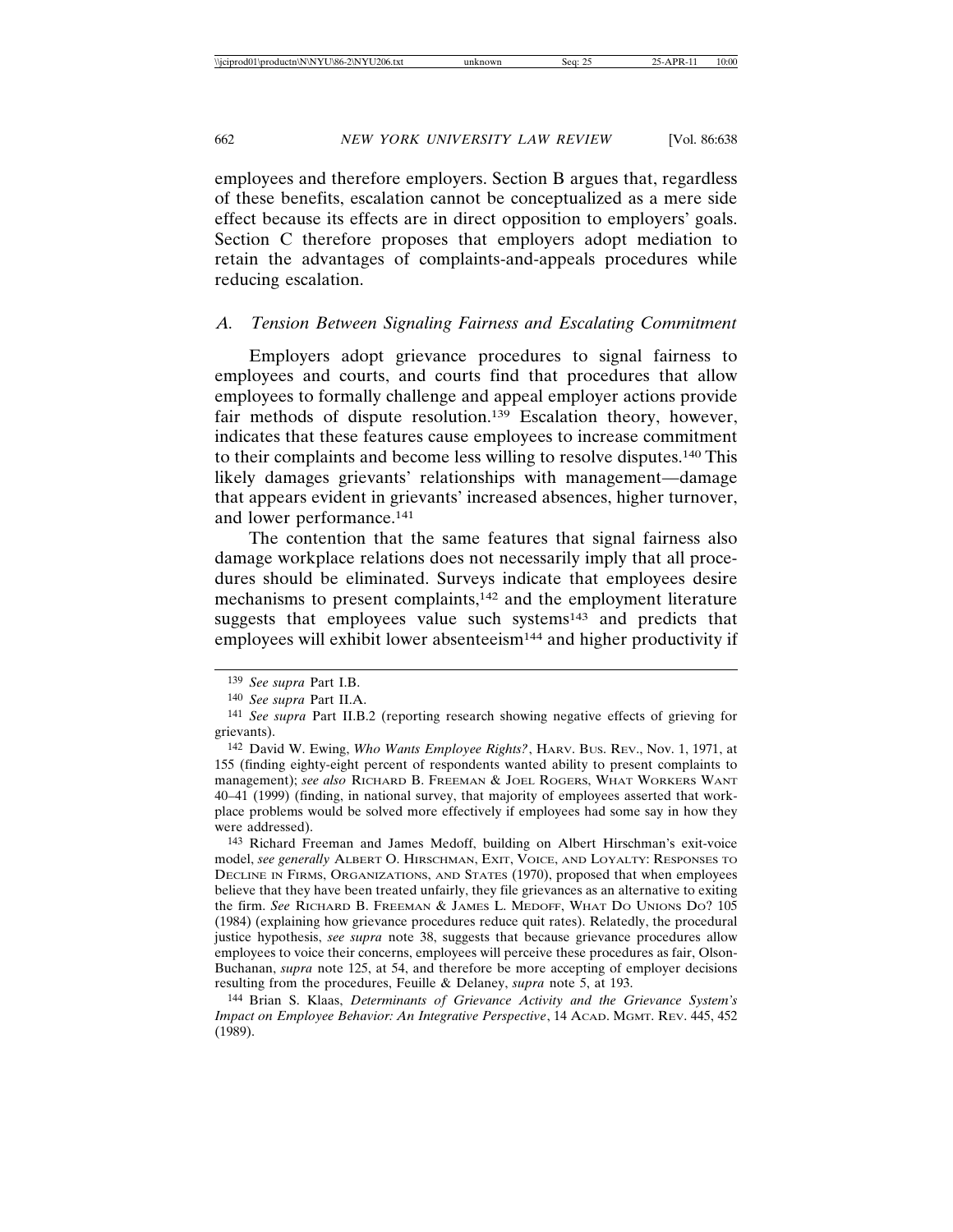they have access to them.145 The benefits to nongrieving employees, derived from the knowledge that a fair dispute resolution system is available, may therefore outweigh the negative effects of escalation on grievants. Furthermore, if employees were to have no grievance system available, the negative effects on potential grievants of having no mechanism to challenge employer actions could be more severe than any negative effects due to escalation.

Suggesting that grievance procedures have a net benefit for employees, Olson-Buchanan's laboratory study found that of employees with a basis for dispute with the "employer," employees who were given the ability to grieve—a group that included employees who chose to file and those who chose not to file—performed significantly better and expressed significantly greater willingness to continue working than did employees who did not have access to a grievance procedure.146 The benefits of grievance procedures have also been observed outside the laboratory. Field research has found that workplaces with grievance procedures have lower quit rates<sup>147</sup> and higher productivity levels<sup>148</sup> than workplaces without grievance procedures.

# *B. Escalation Poses Particular Problems for Grievance Procedures*

In light of the benefits of grievance procedures, employers could regard the adverse effects on grievants caused by escalation as unfortunate side effects of having a fair system of dispute resolution. After all, dispute resolution procedures composed of formal complaints and appeals are ubiquitous in the U.S. legal system. Such procedures are similar to those required by constitutional due process<sup>149</sup> and are relied upon in civil and criminal lawsuits.

Adversarial litigation, like workplace grievance procedures discussed here, may foster escalation. Scholarship has suggested that when prosecutors and police expend resources in showing that a defendant is guilty but later discover evidence that challenges the defendant's guilt, they may escalate their commitment to their belief

<sup>145</sup> Lewin, *Conflict Resolution*, *supra* note 8, at 217; Panken, *supra* note 31, at 43; Richard B. Peterson & David Lewin, *The Nonunion Grievance Procedure: A Viable System of Due Process?*, 13 EMP. RESPS. & RTS. J. 1, 3 (1990).

<sup>146</sup> Olson-Buchanan, *supra* note 125, at 58–59.

<sup>147</sup> *See* Casey Ichniowski & David Lewin, *Grievance Procedures and Firm Performance*, *in* HUMAN RESOURCES & PERFORMANCE OF THE FIRM 159, 177–79 (Morris M. Kleiner et al. eds., 1987) (finding union and nonunion hospitals with grievance procedures had significantly lower turnover than nonunion hospitals without grievance procedures).

<sup>148</sup> Ichniowski, *supra* note 122, at 86.

<sup>149</sup> *See supra* notes 39–44 and accompanying text (explaining how due process necessitates opportunity to challenge and appeal government actions).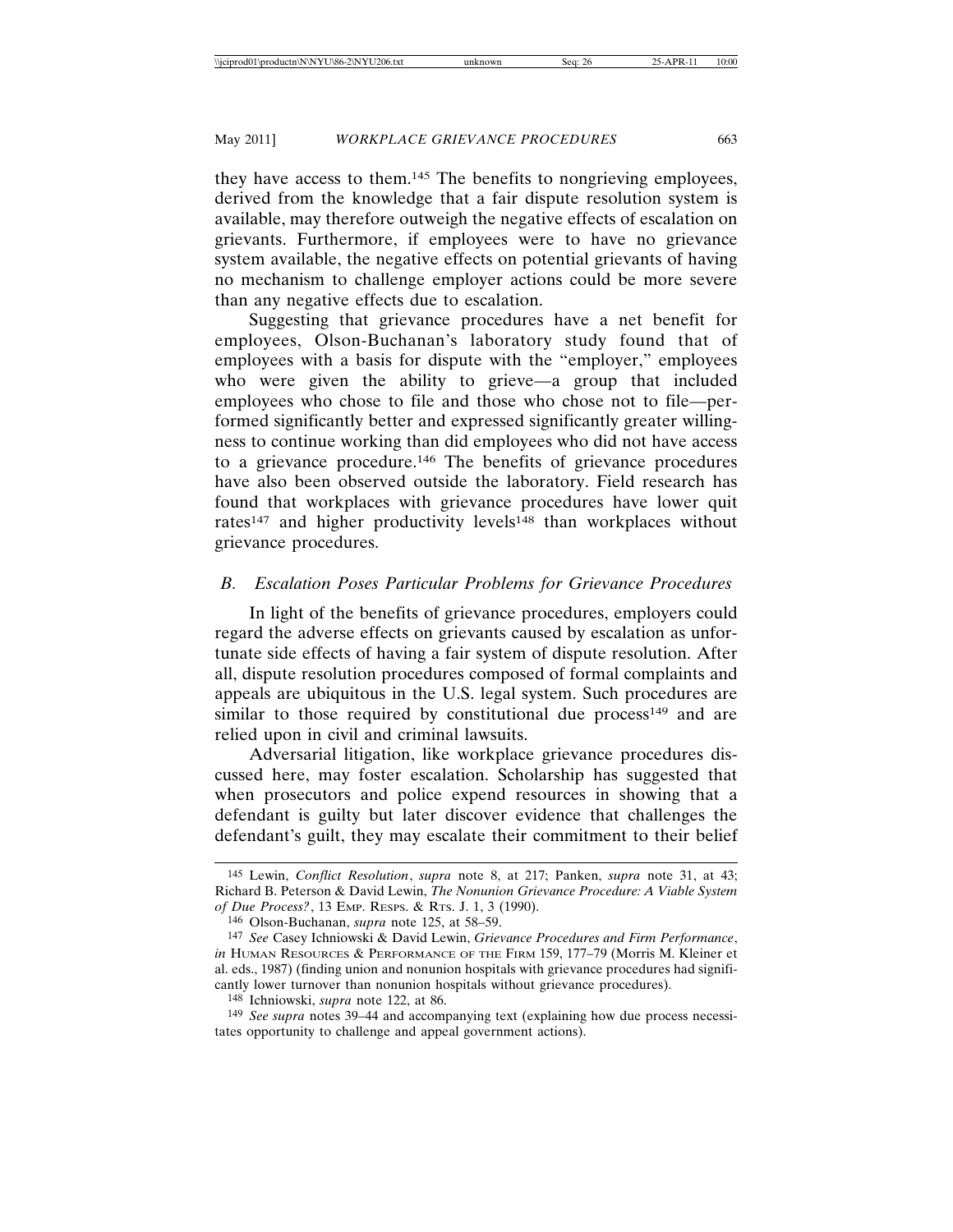in the defendant's guilt, rather than modify their opinions.150 Similarly, scholarship has argued that litigants' investment in discovery can lead to escalating commitment to, and an increased cost of, causes of action.151 More generally, legal literature has recognized that adversarial systems of dispute resolution tend to intensify conflict between parties,152 asserting that litigation "encourages parties to become entrenched in their positions."153

Although grievance procedures resemble litigation, the intensification of conflict they cause poses a particular concern. The purpose of litigation is to adjudicate which party is right and which party is wrong by determining what occurred in the past.154 Employers, however, do not primarily institute grievance procedures based on genuine interest in adjudicating factual disputes; employers institute grievance procedures to ensure employee productivity and protect themselves from legal liability.155 Judicial deference to grievance procedures reduces the probability that courts will find employers legally

151 Birke & Fox, *supra* note 88, at 23–24.

152 *See, e.g.*, Robert E. Emery, David Sbarra & Tara Grover, *Divorce Mediation: Research and Reflections*, 43 FAM. CT. REV. 22, 34 (2005) ("[The] adversarial route [to dispute resolution] . . . can cause severely strained relationships to deteriorate further, perhaps irreparably."); Margaret S. Herrman, Patrick C. McKenry & Ruth E. Weber, *Mediation and Arbitration Applied to Family Conflict Resolution: The Divorce Settlement*, 34 ARB. J. 17, 18 (1979) ("The use of an adversarial model to reach a settlement usually increases trauma and escalates conflict."). Not all of the conflict can be attributed to escalation: The mere conceptualization of a party as an adversary likely increases hostility toward that party. *See* William L.F. Felstiner, Richard L. Abel & Austin Sarat, *The Emergence and Transformation of Disputes: Naming, Blaming, Claiming . . .*, 15 LAW & SOC'Y REV. 631, 641 (1981) ("[L]itigation may intensify the disputant's moral judgment and focus blame.").

153 Susan N. Gary, *Mediation and the Elderly: Using Mediation To Resolve Probate Disputes over Guardianship and Inheritance*, 32 WAKE FOREST L. REV. 397, 428 (1997). This entrenchment could also be attributed to the sunk cost effect, a phenomenon related to escalation. *See supra* note 79 (describing sunk cost effect); *see also* Adam J. Hirsch, *Evolutionary Theories of Common Law Efficiency: Reasons for (Cognitive) Skepticism*, 32 FLA. ST. U. L. REV. 425, 431 (2005) ("[T]he sunk-cost effect could trigger irrational bidding wars for favorable outcomes, as adversaries seek to protect sums they have already invested to win the case.").

154 *See* Marvin E. Frankel, *The Search for Truth: An Umpireal View*, 123 U. PA. L. REV. 1031, 1033 (1975) ("Trials occur because there are questions of fact. In principle, the paramount objective is the truth."); Rudolph J. Gerber, *Recommendation on Domestic Relations Reform*, 32 ARIZ. L. REV. 9, 11 (1990) ("Adjudication works best when the object is to determine past conduct and to make a judgment concerned only with the present consequences of past behavior.").

155 *See supra* notes 32–37 and accompanying text (explaining employer goals in implementing grievance procedures).

<sup>150</sup> *See* McMunigal, *supra* note 89, at 655 ("[R]ush to judgment and escalation of commitment can turn witnesses, police officers, and prosecutors into unwitting contributors to a wrongful conviction when they form an early opinion about a person's guilt and then refuse to look for or consider later evidence inconsistent with that opinion.").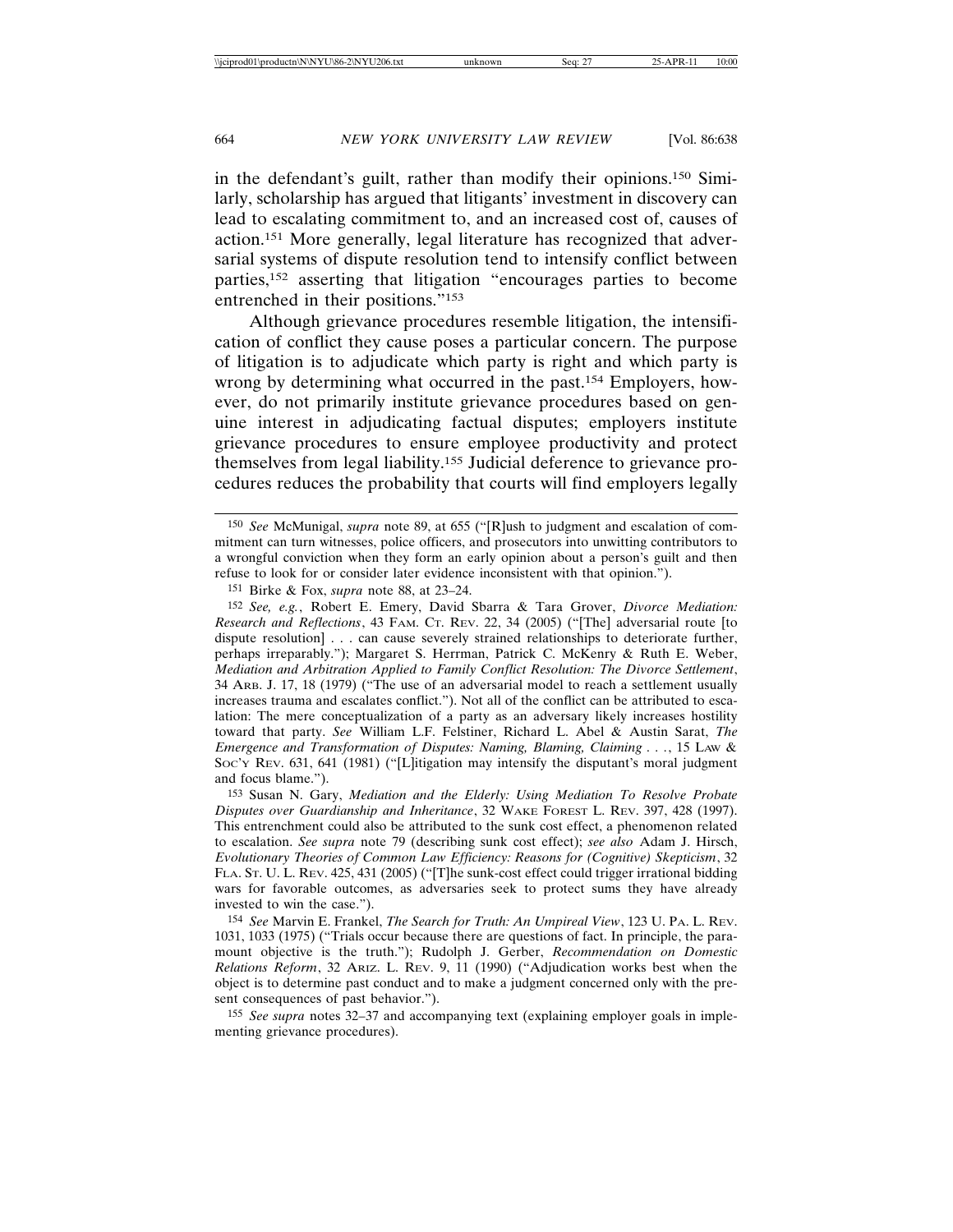liable,156 but employee escalation of commitment suggests grievance procedures may otherwise undermine employer goals. Escalation increases the probability that employees will appeal grievance determinations and pursue costly legal action,<sup>157</sup> despite the low likelihood of success. Further, escalation may decrease employee productivity, increase turnover, and produce other adverse effects for grievants.158 Therefore, while escalation may be dismissed as an unfortunate side effect in litigation, by increasing employee commitment to their complaints, escalation directly contravenes employers' goals in grievance procedures.

# *C. Adopting Mediation To Resolve Workplace Disputes*

This Section recommends that employers adopt mediation to resolve workplace complaints. Subsection 1 argues, based on legal, employment, and psychological literature, that mediation will reduce escalation. Subsection 2 demonstrates that mediation, like procedures of complaints and appeals, signals fairness to the courts.

# *1. Reducing Escalation Through Mediation*

While not explicitly referencing escalation, legal literature has recognized that for ongoing relationships, such as those between employers and employees, litigation, with its resulting intensification of conflict, is counterproductive.159 The literature advocates mediation, which does not focus on "right or wrong" but instead on "establishing a workable resolution"<sup>160</sup> and "repair[ing], maintain[ing], or improv[ing] ongoing relationships."161 Accordingly, scholars recommend mediation for a variety of situations in which adverse parties are likely to desire that their relationship be maintained: familial dis-

<sup>156</sup> *See supra* Part I.B.2 (presenting *Faragher* and *Ellerth* affirmative defense and employer defense to punitive damages); *supra* notes 52–53 and accompanying text (citing favorable judicial citations of grievance procedures in wrongful termination actions).

<sup>157</sup> *See supra* note 105 and accompanying text (reporting that grieving intensifies employees' feelings about their grievances); *supra* note 110 and accompanying text (finding grievance procedures generally fail to insulate employers from external complaints).

<sup>158</sup> *See supra* Part II.B.2 (describing research showing negative effects of grieving for grievants).

<sup>159</sup> *See, e.g.*, Elizabeth S. Scott & Robert E. Scott, *Marriage as Relational Contract*, 84 VA. L. REV. 1225, 1294 (1998) ("The adversarial system implicitly presumes that the contestants deal at arm's length, or at least that they will not resume an intimate relationship.").

<sup>160</sup> Gerber, *supra* note 154, at 15.

<sup>161</sup> Gary, *supra* note 153, at 428.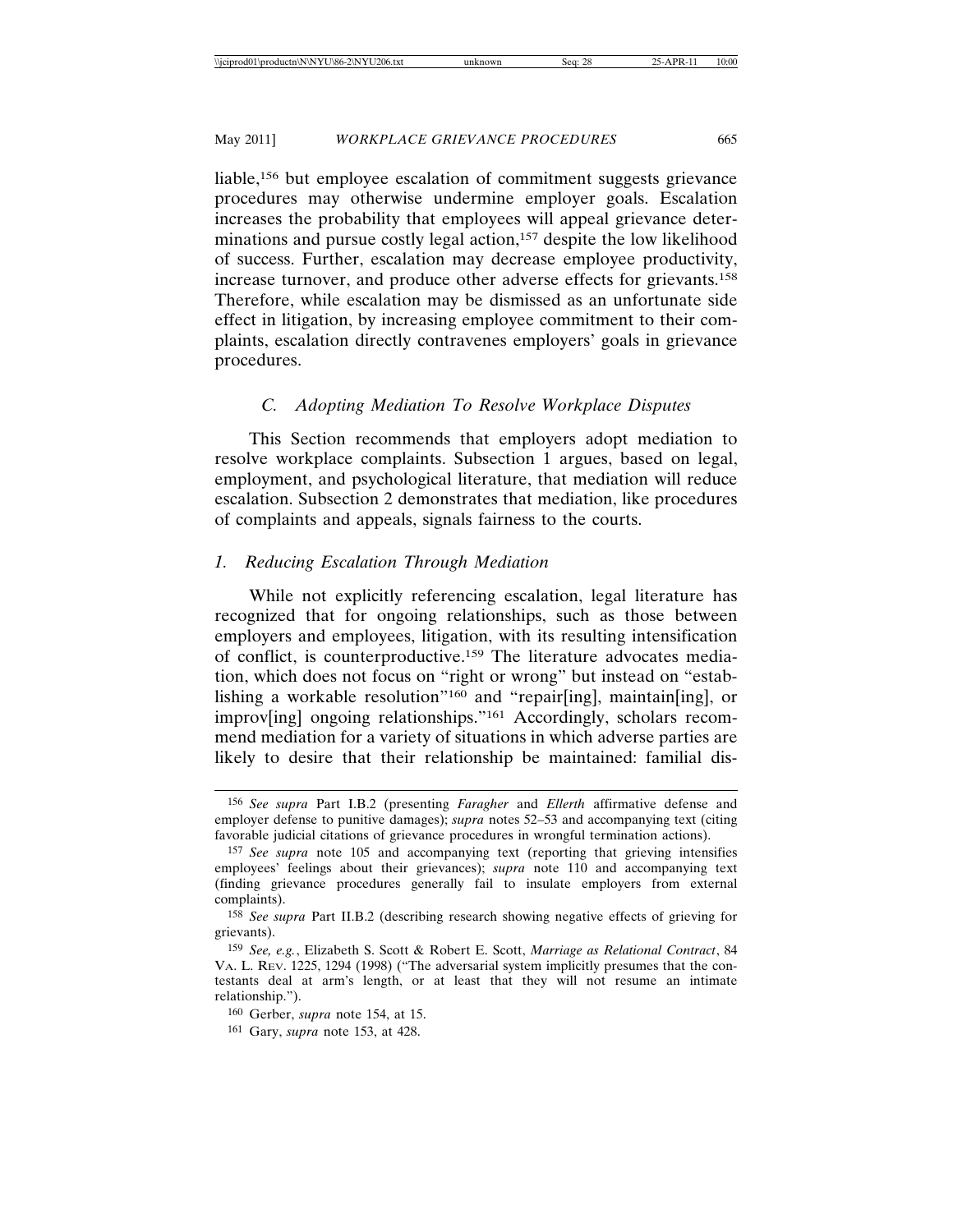putes—such as divorce,162 probate proceedings,163 and disputes over removal from life support<sup>164</sup>—landlord-tenant disputes,<sup>165</sup> disputes in which parties want to preserve a business relationship,<sup>166</sup> and disputes in ongoing employment relationships.167

Literature within the field of psychology has discussed the idea that mediation can reduce escalation. Because of their need to justify past actions,168 parties, such as grievants, may perceive concessions as "produc[ing] face loss" and as "sign[s] of weakness."<sup>169</sup> During mediation, however, the mediator can indicate that compromises are appropriate.170 Grievants (and managers) can thereby attribute responsibility for concessions to the mediator, avoiding the perception of face-loss171 and minimizing escalation of commitment.172

Alternative dispute resolution literature specifically recommends transformative mediation for workplace disputes.173 This Note adds to that recommendation: Transformative mediation, which allows the parties to control the structure of the mediation,<sup>174</sup> may be especially effective in reducing escalation. In transformative mediation, mediators do not evaluate the merits of parties' claims, but instead

165 Joel Kurtzberg & Jamie Henikoff, *Freeing the Parties from the Law: Designing an Interest and Rights Focused Model of Landlord/Tenant Mediation*, 1997 J. DISP. RESOL. 53 (1997).

166 *See* Thomas C. Galligan, Jr., *Extra Work in Construction Cases: Restitution, Relationship, and Revision*, 63 TUL. L. REV. 799, 871 (1989) (advocating for mediation in construction contractor disputes).

167 *See* Ann C. Hodges, *Mediation and the Americans with Disabilities Act*, 30 GA. L. REV. 431 (1996) (recommending mediation in employer/employee disputes under Americans with Disabilities Act).

168 See *supra* notes 81–84 and accompanying text for a discussion of self-justification.

169 BROCKNER & RUBIN, *supra* note 84, at 217.

171 *See* Dean G. Pruitt & Douglas F. Johnson, *Mediation as an Aid to Face Saving in Negotiation*, 14 J. PERSONALITY & SOC. PSYCHOL. 239, 239 (1970) ("[M]any people see concessions in negotiation as a sign of their own personal weakness . . . . But if a mediator suggests that a concession be made, . . . a negotiator can rationalize a concession by telling himself that he is not being weak but rather intelligent . . . . [T]he mediator helps him save face with himself.").

172 BROCKNER & RUBIN, *supra* note 84, at 217.

173 *E.g.*, Lisa Blomgren Bingham et al., *Dispute System Design and Justice in Employment Dispute Resolution: Mediation at the Workplace*, 14 HARV. NEGOT. L. REV. 1, 23 (2009).

174 *Id.* at 13.

<sup>162</sup> Patricia L. Winks, *Divorce Mediation: A Nonadversary Procedure for the No-Fault Divorce*, 19 J. FAM. L. 615 (1981).

<sup>163</sup> Ronald Chester, *Less Law, but More Justice?: Jury Trials and Mediation as Means of Resolving Will Contests*, 37 DUQ. L. REV. 173, 176–77 (1999); Gary, *supra* note 153.

<sup>164</sup> Diane E. Hoffman, *Mediating Life and Death Decisions*, 36 ARIZ. L. REV. 821 (1994).

<sup>170</sup> *Id.*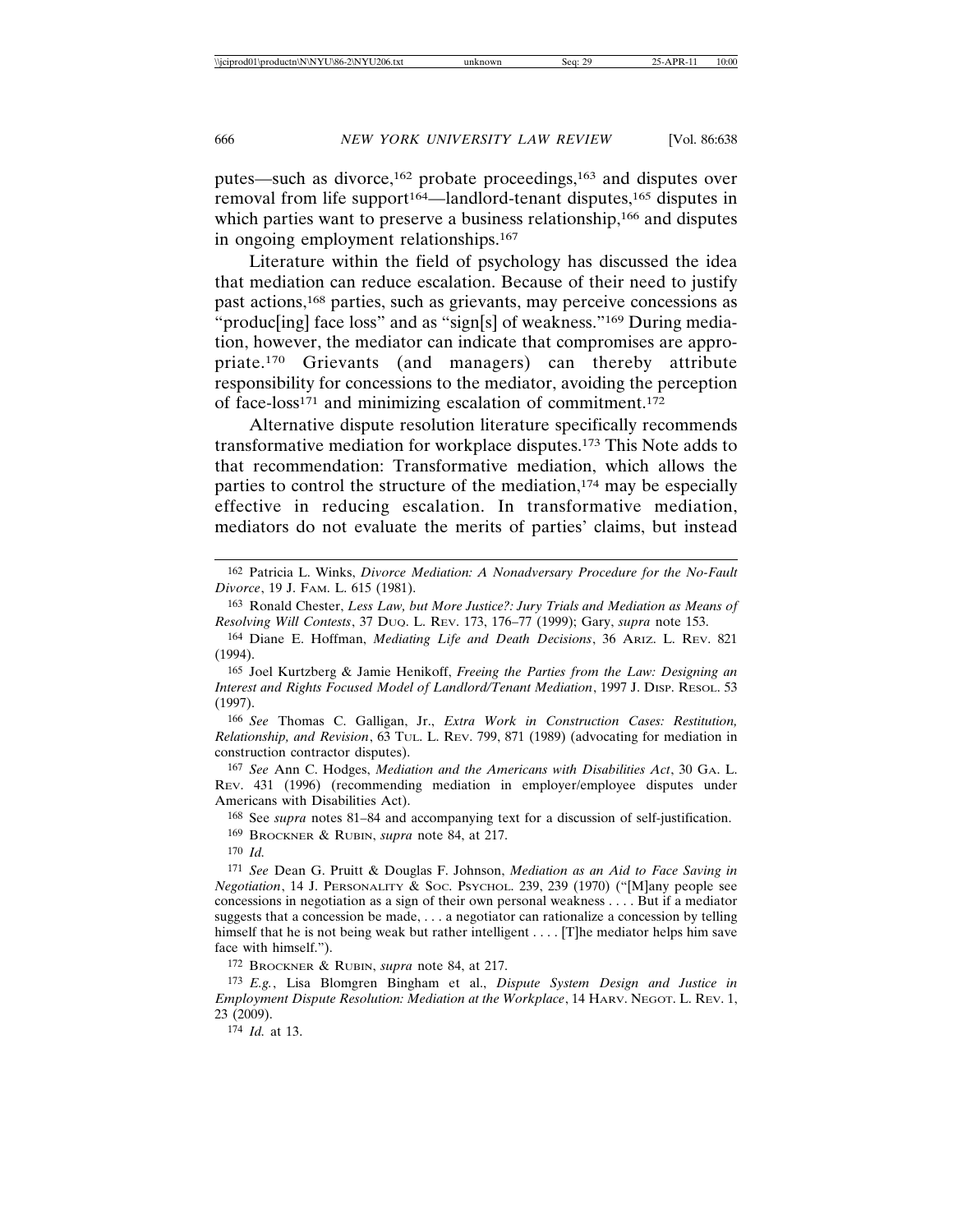foster interaction and communication $175$  and encourage each party to conceptualize the dispute from the other party's perspective.176

By doing so, transformative mediation may prevent escalation. The self-justification explanation for escalation posits that people invest additional resources to reverse a failing course of action in order to reduce the mental discomfort that comes from having chosen such a course.<sup>177</sup> Because this discomfort comes from a threat to people's self-conceptions as capable decision makers, the discomfort can also be reduced by boosting people's self-conceptions.178 Research suggests that when decision makers have the opportunity to affirm values that they hold important, their self-conceptions can be boosted and escalation reduced.179

Transformative mediation can offer an opportunity for affirmation through its twin goals of empowerment and recognition.180 When they are empowered in transformative mediation, parties appreciate their own skills and resources.181 This appreciation is heightened when their situations and perspectives are recognized by the opposing party.182 Suggesting that this empowerment and recognition affirm parties' self-conceptions, Professor Robert Baruch Bush, the codeveloper of transformative mediation, asserts that transformative mediation aims to "shift [parties] back to a restored sense of strength/ confidence in self."183

Field research suggests that these measures can reduce employee escalation in grievance procedures. Unlike formal grievance procedures, which generally do not decrease complaints by employees to

180 For an overview of transformative mediation, see generally ROBERT A. BARUCH BUSH & JOSEPH P. FOLGER, THE PROMISE OF MEDIATION: RESPONDING TO CONFLICT THROUGH EMPOWERMENT AND RECOGNITION (1994).

<sup>175</sup> *Id.* at 23.

<sup>176</sup> *Id.* at 13–14.

<sup>177</sup> *See supra* notes 81–84 and accompanying text.

<sup>178</sup> Niro Sivanathan et al., *The Promise and Peril of Self-Affirmation in De-escalation of Commitment*, 107 ORGANIZATIONAL BEHAV. & HUM. DECISION PROCESSES 1, 3 (2008). The affirmations should not be related to people's ability as decision makers because such affirmations may increase the perceived self-threat of choosing a losing course of action. *See id.* at 8–11 (finding that relative to participants who did not engage in affirmations, participants who affirmed their ability as decision makers exhibited significantly more escalation, and participants who affirmed attribute unrelated to decision making, such as creativity, exhibited significantly less escalation).

<sup>179</sup> *Id.* at 6–8.

<sup>181</sup> *Id.* at 85–89.

<sup>182</sup> *Id.* at 89–94, 97.

<sup>183</sup> Robert A. Baruch Bush, *Handling Workplace Conflict: Why Transformative Mediation?*, 18 HOFSTRA LAB. & EMP. L.J. 367, 369 (2001).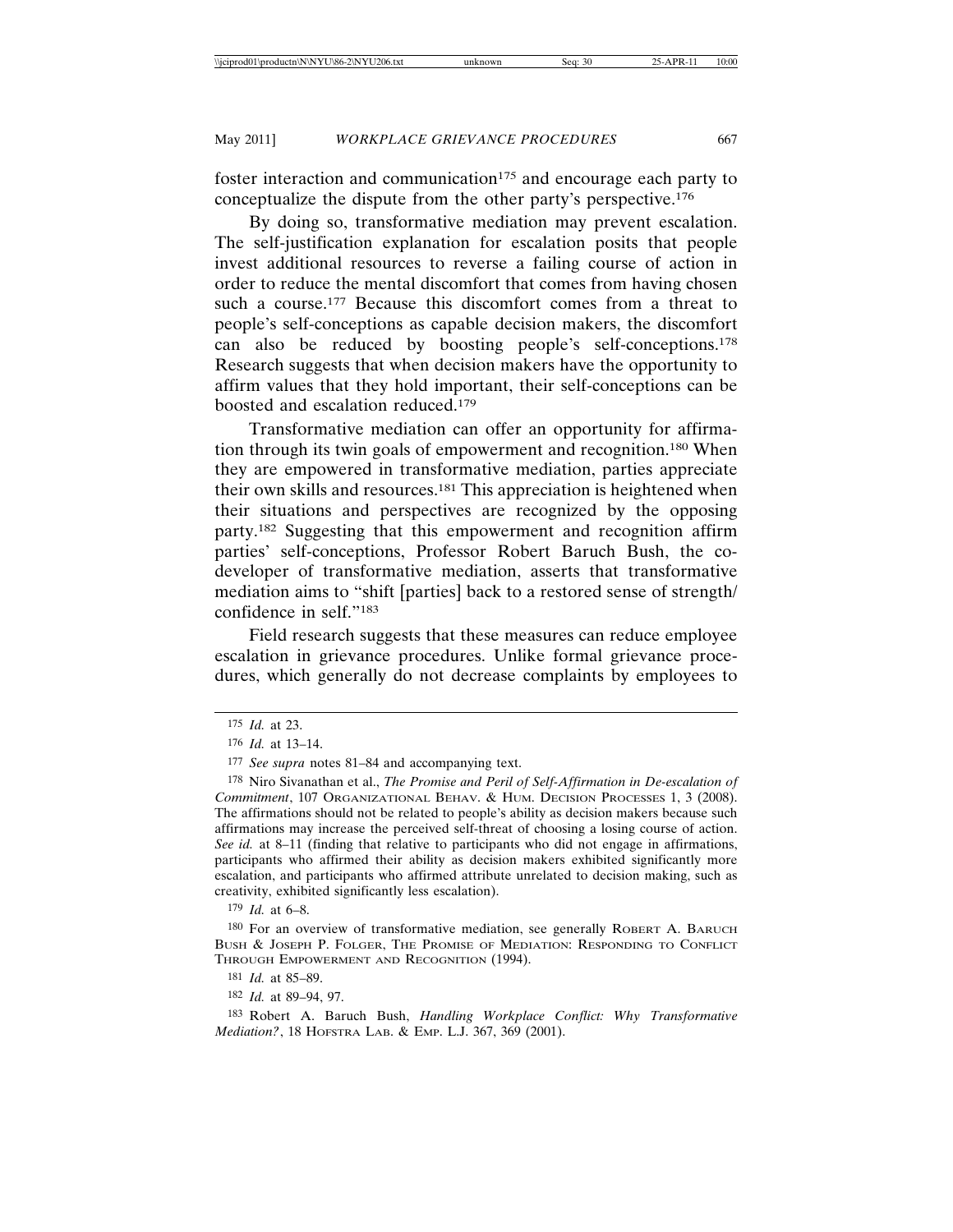government agencies,184 a program of transformative mediation by the United States Postal Service decreased formal employee Equal Employment Opportunity Commission (EEOC) complaints by forty percent.185

### *2. Signaling Fairness Through Mediation*

Mediation is likely to signal fairness to employees. In both mediation and traditional grievance procedures, employees are able to challenge employer actions. In mediation, employees may not have the benefit of multiple levels of appeal as they would in a grievance procedure; however, they are able to take a more active role in the reconciliation process. This is especially true in transformative mediation, where employees, along with employers, control the structure of mediation. Research has suggested that employees find these procedures fair. For instance, researchers evaluating the Postal Service transformative mediation program found that on a five-point Likert scale—with five being "highly satisfied"—employees rated the mediation process with a mean that exceeded four and one half.186

Mediation can also signal to courts that employers are treating employees fairly. Like formal grievance appeals procedures,<sup>187</sup> mediation has been endorsed in the public sector. The Administrative Dispute Resolution Act of 1990 authorized alternative dispute resolution in federal agencies,188 and mediation is widely used as the "preferred" choice of alternative dispute resolution in federal departments and agencies.189 Mediation of private employment disputes is also

<sup>184</sup> *See supra* note 110 and accompanying text (finding grievance procedures generally fail to insulate employers from external complaints).

<sup>185</sup> Bingham et al., *supra* note 173, at 46 (finding decrease from 14,000 complaints in 1997 to 8500 in 2003 after implementation of program of transformative mediation and concluding decrease could not be attributed to any exogenous factors).

<sup>186</sup> Lisa Blomgren Bingham, Cynthia J. Hallberlin & Denise A. Walker, *Mediation of Discrimination Complaints at the USPS: Purpose Drives Practice*, *in* ARBITRATION 2007: WORKPLACE JUSTICE FOR A CHANGING ENVIRONMENT 269, 289 (Stephen F. Befort & Patrick Halter eds., 2008); *see also* Lisa B. Bingham, *Why Suppose? Let's Find Out: A Public Policy Research Program on Dispute Resolution*, 2002 J. DISP. RESOL. 101, 110–11 (reviewing field research finding that employees who participated in grievance mediation "reported higher satisfaction on measures of procedural justice, control over outcome and third party fairness" than those who participated in grievance arbitration).

<sup>187</sup> *See supra* Part I.B.1 (discussing systems of complaints and appeals for public sector employees).

<sup>188</sup> Pub. L. No. 101-552, 104 Stat. 2736 (codified as amended at 5 U.S.C. §§ 571–584 (2006)).

<sup>189</sup> Lisa B. Bingham & Charles R. Wise, *The Administrative Dispute Resolution Act of 1990: How Do We Evaluate Its Success?*, 6 J. PUB. ADMIN. RES. & THEORY 383, 393–94 (1996).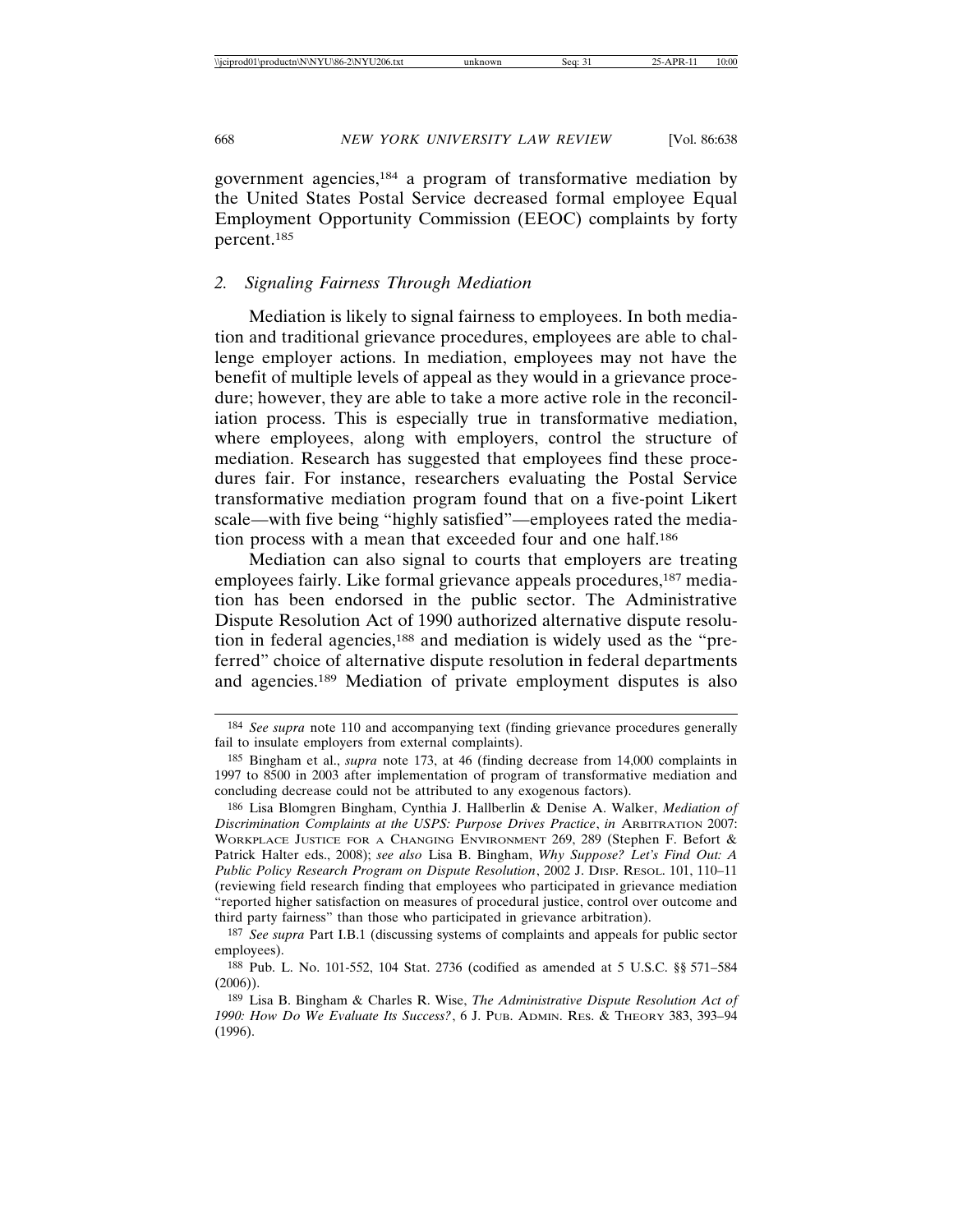encouraged by the federal government:190 Employees who come to the EEOC are asked, before the EEOC investigates any harassment charges, if they are willing to participate in mediation.191

Although it looks different from classic due process procedures,192 given governmental endorsement, mediation can signal fairness in wrongful termination litigation. Of the three categories of causes of action in wrongful termination litigation,193 implied-contract claims most restrict employer conduct because employers can be found liable without any finding of bad faith.194 Like complaint-andappeals procedures, mediation can signal fair treatment in this context while minimizing employer liability. Implied-contract claims require only that employers provide the procedures that they promise employees; when employers have grievance procedures composed of formal complaints and appeals, employees are entitled to only the procedures specified in employer statements or handbooks.195 Analogously, if employers adopt mediation, as long as employers provide the mediation as specified in the implied contracts, employees will not have viable claims.

Grievance procedures focused on mediation can also signal antidiscrimination. *Ellerth*, *Faragher*, and *Kolstad* do not require a specific type of grievance procedure, and given EEOC endorsement

193 *See supra* notes 28–30 and accompanying text (summarizing categories).

<sup>190</sup> *See* DAVID RAUMA & DONNA STIENSTRA, THE CIVIL JUSTICE REFORM ACT EXPENSE AND DELAY REDUCTION PLANS: A SOURCEBOOK 285–98 tbl.13 (1995) (showing mediation and other alternative dispute resolution methods implemented by federal district courts for civil disputes); *cf.* SARAH R. COLE, CRAIG A. MCEWEN & NANCY H. ROGERS, MEDIATION: LAW, POLICY AND PRACTICE app. B (Supp. 2010) (listing mediation statutes by state).

<sup>191</sup> E. PATRICK MCDERMOTT ET AL., AN EVALUATION OF THE EQUAL EMPLOYMENT OPPORTUNITY COMMISSION MEDIATION PROGRAM: EEOC ORDER NO. 9/0900/7632/2 (2000), *available at* http://www.eeoc.gov/eeoc/mediation/report/index.html (follow "IV. Background" hyperlink).

<sup>192</sup> *See supra* Part I.B.1 (describing due process procedures of formal complaints and appeals).

<sup>194</sup> Lauren B. Edelman, Stephen E. Abraham & Howard S. Erlanger, *Professional Construction of Law: The Inflated Threat of Wrongful Discharge*, 26 LAW & Soc'y Rev. 47, 52 (1992).

<sup>195</sup> *See, e.g.*, Carnes v. Parker, 922 F.2d 1506, 1512 (10th Cir. 1991) ("We are convinced the Hospital gave [Plaintiff] all the process to which she was entitled based on the personnel manual . . . . [T]he Hospital's employment manual [does not offer Plaintiff] any more procedural protection before or after termination than she received."); Meleen v. Hazelden Found., 740 F. Supp. 687, 692 (D. Minn. 1990), *aff'd*, 928 F.2d 795 (8th Cir. 1991) ("Plaintiff got all the procedure she was due under the employment contract. She, perhaps understandably, would like something more. But, this was a private contract; no right to constitutional due process or proof beyond a reasonable doubt existed."); Plummer v. Humana of Kan., Inc., 715 F. Supp. 302, 304 (D. Kan. 1988) ("The Handbook provided that if an employee felt [the employer] had violated its own policies, the employee's sole recourse was to use the grievance procedure.").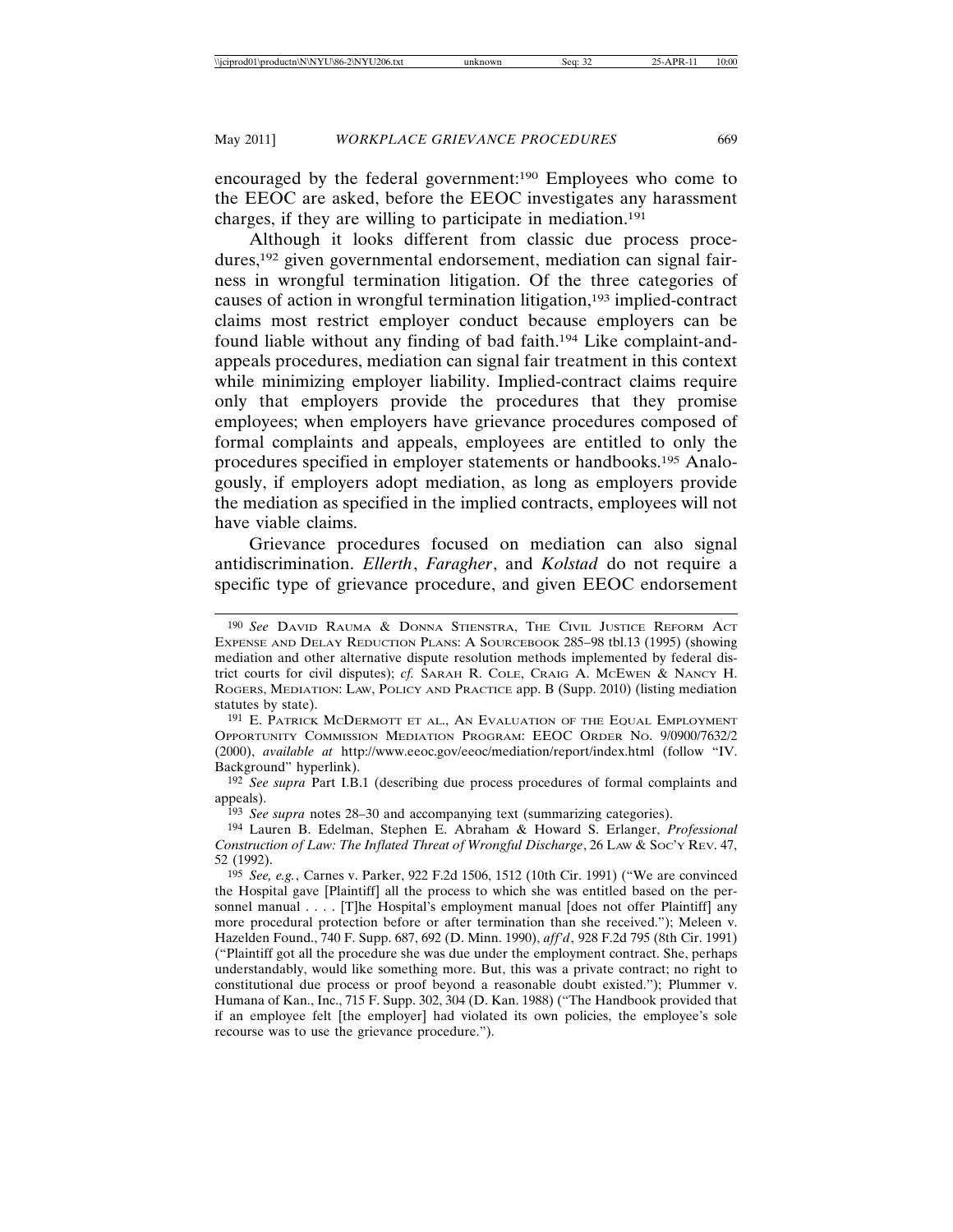of mediation, courts are likely to find that mediation procedures satisfy the first prong of the *Ellerth* and *Faragher* affirmative defense and contribute to a defense against punitive damages.196 Judicial deference is especially likely because courts generally do not engage in extensive analyses of employers' complaint procedures, but instead look to whether formal procedures were in place.<sup>197</sup>

Third-party mediators will introduce new costs for employers, and further research is necessary to determine how mediation can best be implemented. For instance, it seems impractical, and perhaps undesirable, to proceed directly to mediation every time an employee presents a complaint. Additionally, some scholars oppose the use of mediation for employment disputes, arguing that it will lead to unfair grievance resolutions because of power imbalances inherent in employer-employee negotiations.198 An examination of these issues and a comprehensive analysis of the costs and benefits of mediation relative to formal grievance appeals procedures are beyond the scope of this Note. Nonetheless, given the substantial legal literature advocating the use of workplace mediation,<sup>199</sup> this Note argues that mediation, and specifically transformative mediation, can function similarly to grievance appeals procedures in signaling that employees are treated fairly, while avoiding the pitfalls of escalation associated with more traditional adversarial procedures.

#### **CONCLUSION**

Nonunion employers have increasingly adopted formal grievance procedures to signal to employees and the courts that employees are treated fairly. This Note has argued that the defining components of these grievance procedures—opportunities to formally complain and

<sup>196</sup> *See supra* notes 54–59 and accompanying text (discussing affirmative defense to harassment litigation). As with a formal procedure of complaints and appeals, employers would need an antiharassment policy to satisfy the defense. *See supra* note 60 and accompanying text (discussing affirmative defense in harassment cases for employers that have antiharassment policies in place).

<sup>197</sup> *See* Lawton, *supra* note 60, at 212–13 ("[T]he lower federal courts have interpreted the employer's obligations [for the *Faragher* and *Ellerth* affirmative defense] . . . so that employers have little incentive to do anything besides promulgate policies and procedures that look good on paper. The courts concentrate on simple, quantifiable standards . . . ."); *supra* notes 60–61 and accompanying text (showing courts focus on presence of procedures, and whether they were administered in good faith, as opposed to scrutinizing details of procedures).

<sup>198</sup> *See, e.g.*, Karyn A. Doi, *Title VII's Retaliation Jurisprudence: Litigation Despite* Faragher *and* Ellerth, 68 DEF. COUNS. J. 83, 88–89 (2001).

<sup>199</sup> *See, e.g.*, Susan A. FitzGibbon, *Arbitration, Mediation, and Sexual Harassment*, 5 PSYCHOL. PUB. POL'Y & L. 693 (1999); Jonathan R. Harkavy, *Privatizing Workplace Justice: The Advent of Mediation in Resolving Sexual Harassment Disputes*, 34 WAKE FOREST L. REV. 135, 156 (1999).